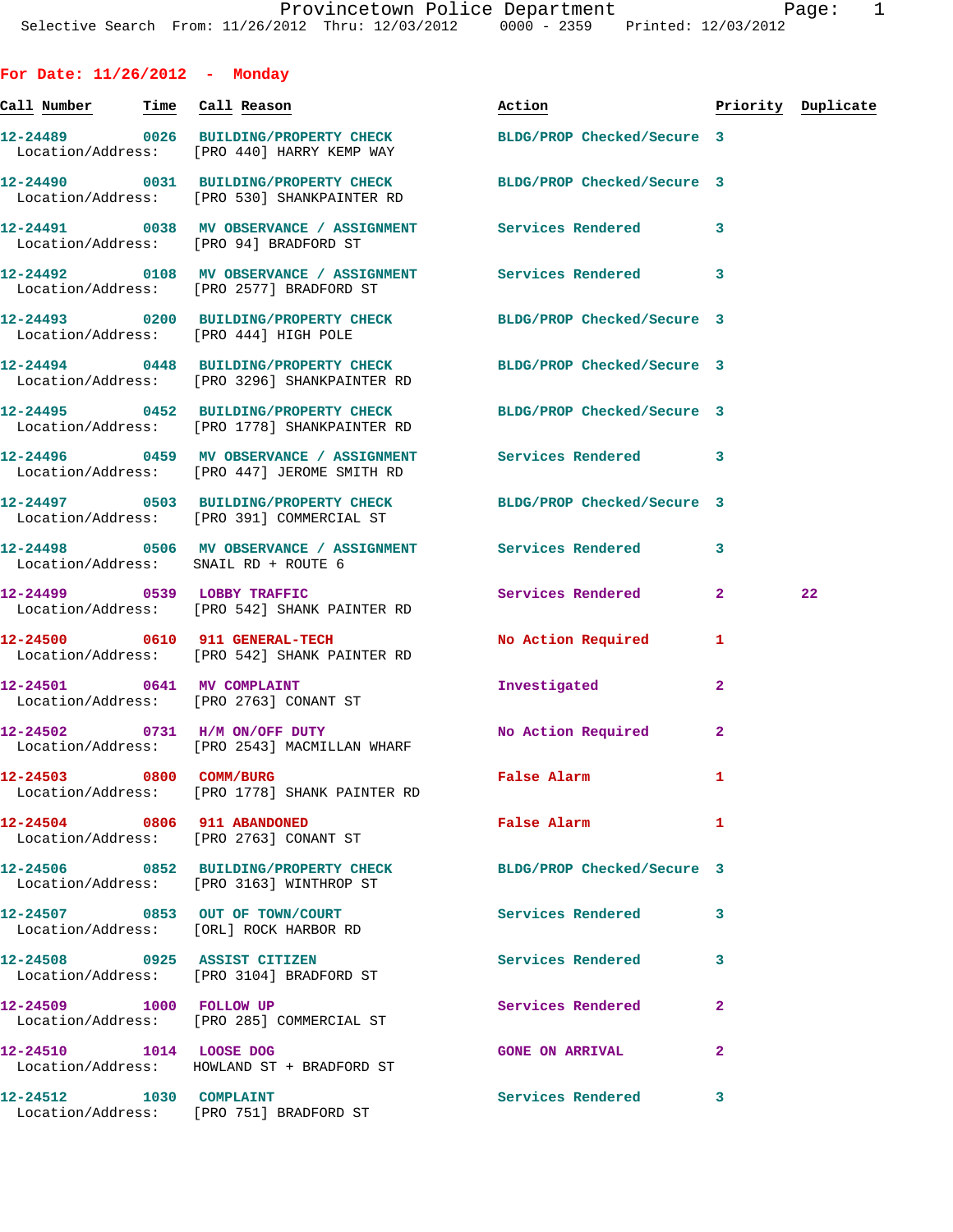| Selective Search From: 11/26/2012 Thru: 12/03/2012 0000 - 2359 Printed: 12/03/2012                            |  |  | Provincetown Police Department |                            |                   |                |  |
|---------------------------------------------------------------------------------------------------------------|--|--|--------------------------------|----------------------------|-------------------|----------------|--|
| 12-24513 1120 FOLLOW UP<br>Location/Address: [PRO 285] COMMERCIAL ST                                          |  |  |                                | Services Rendered          |                   | $\mathbf{2}$   |  |
| 12-24514 1123 ALARM TESTING<br>Location/Address: [PRO 1992] COMMERCIAL ST                                     |  |  |                                | Services Rendered          |                   | $\mathbf{1}$   |  |
| 12-24515 1127 FOLLOW UP<br>Location/Address: [PRO 3296] SHANK PAINTER RD                                      |  |  |                                | Services Rendered          |                   | $\overline{2}$ |  |
| 12-24516 1204 SERVICE CALL/ANIMAL Services Rendered<br>Location/Address: [PRO 3296] SHANK PAINTER RD          |  |  |                                |                            |                   | 3              |  |
| 12-24517 1305 FOLLOW UP<br>Location/Address: CONANT ST                                                        |  |  |                                | Services Rendered          |                   | $\overline{2}$ |  |
| 12-24518 1318 ALARM WORK<br>Location/Address: [PRO 78] BRADFORD ST                                            |  |  |                                |                            | Services Rendered | 1              |  |
| 12-24519 1356 FOLLOW UP<br>Location/Address: [PRO 606] CONWELL ST                                             |  |  |                                | Services Rendered          |                   | $\overline{2}$ |  |
| 12-24520 1503 MV OBSERVANCE / ASSIGNMENT Services Rendered<br>Location/Address: [PRO 2521] ROUTE 6            |  |  |                                |                            |                   | 3              |  |
| 12-24521 1511 MV STOP<br>Location/Address: ROUTE 6 + SNAIL RD                                                 |  |  |                                | <b>VERBAL WARNING</b>      |                   | 3              |  |
| 12-24522 1532 MV STOP<br>Location/Address: ROUTE 6 + SNAIL RD                                                 |  |  |                                | <b>VERBAL WARNING</b>      |                   | 3              |  |
| 12-24524 1546 FOLLOW UP<br>Location/Address: [PRO 1621] BRADFORD ST                                           |  |  |                                | <b>Services Rendered</b>   |                   | $\mathbf{2}$   |  |
| 12-24525 1552 ASSIST CITIZEN<br>Location/Address: [PRO 542] SHANK PAINTER RD                                  |  |  |                                | Services Rendered          |                   | 3              |  |
| 12-24526 1602 ASSIST CITIZEN<br>Location/Address: [PRO 1158] WINSLOW ST                                       |  |  |                                | Services Rendered          |                   | 3              |  |
| 12-24527 1610 MV ACCIDENT<br>Location/Address: [PRO 3296] SHANK PAINTER RD                                    |  |  |                                | Services Rendered 1        |                   |                |  |
| 12-24528 1642 BUILDING/PROPERTY CHECK<br>Location/Address: [PRO 2483] COMMERCIAL ST                           |  |  |                                | BLDG/PROP Checked/Secure 3 |                   |                |  |
| 12-24529 1824 BUILDING/PROPERTY CHECK<br>Location/Address: [PRO 2206] COMMERCIAL ST                           |  |  |                                | BLDG/PROP Checked/Secure 3 |                   |                |  |
| 12-24531 1857 BUILDING/PROPERTY CHECK<br>Location/Address: [PRO 175] COMMERCIAL ST                            |  |  |                                | BLDG/PROP Checked/Secure 3 |                   |                |  |
| 12-24532 1858 MV STOP<br>Location/Address: [PRO 3296] SHANK PAINTER RD                                        |  |  |                                | <b>VERBAL WARNING</b>      |                   | 3              |  |
| 12-24533 1934 DISORDERLY<br>Location/Address: [PRO 2575] CONWELL ST                                           |  |  |                                | Services Rendered          |                   | $\mathbf{2}$   |  |
| 12-24534 2008 MV STOP<br>Location/Address: ROUTE 6 + SNAIL RD                                                 |  |  |                                | <b>VERBAL WARNING</b>      |                   | 3              |  |
| 12-24535 2013 BUILDING/PROPERTY CHECK BLDG/PROP Checked/Secure 3<br>Location/Address: [PRO 519] RACE POINT RD |  |  |                                |                            |                   |                |  |
| 12-24536 2145 BUILDING/PROPERTY CHECK BLDG/PROP Checked/Secure 3<br>Location/Address: [PRO 182] COMMERCIAL ST |  |  |                                |                            |                   |                |  |
| 12-24537 2150 BUILDING/PROPERTY CHECK<br>Location/Address: [PRO 16] BRADFORD ST                               |  |  |                                | BLDG/PROP Checked/Secure 3 |                   |                |  |
| 12-24538 2315 BUILDING/PROPERTY CHECK BLDG/PROP Checked/Secure 3                                              |  |  |                                |                            |                   |                |  |

Location/Address: [PRO 519] RACE POINT RD

Page: 2<br>2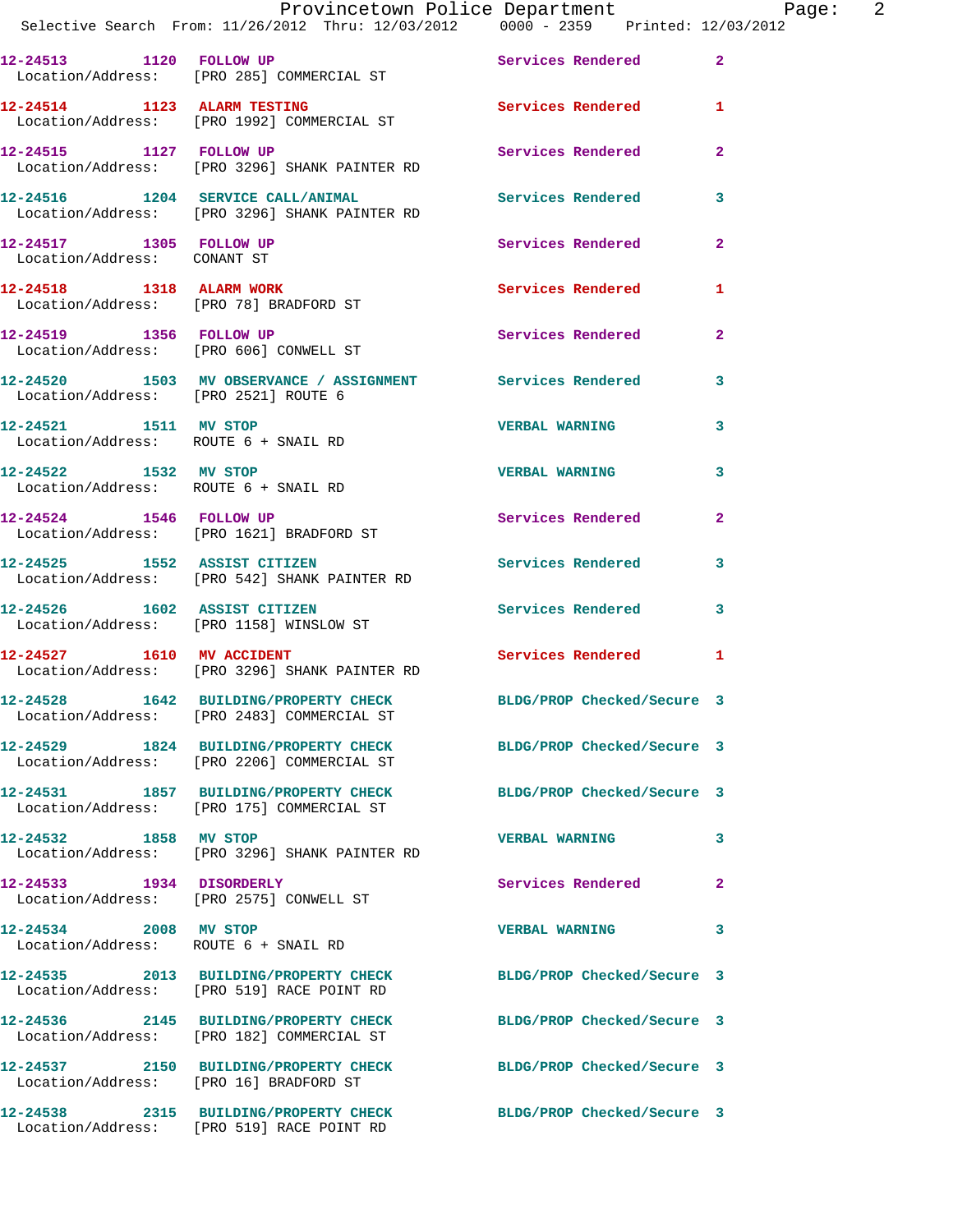|                                      | Selective Search From: 11/26/2012 Thru: 12/03/2012 0000 - 2359 Printed: 12/03/2012                               |                            |              |    |
|--------------------------------------|------------------------------------------------------------------------------------------------------------------|----------------------------|--------------|----|
|                                      | 12-24539 2322 BUILDING/PROPERTY CHECK BLDG/PROP Checked/Secure 3<br>Location/Address: [PRO 545] SHANK PAINTER RD |                            |              |    |
|                                      | 12-24540 2323 BUILDING/PROPERTY CHECK BLDG/PROP Checked/Secure 3<br>Location/Address: [PRO 530] SHANK PAINTER RD |                            |              |    |
| For Date: $11/27/2012$ - Tuesday     |                                                                                                                  |                            |              |    |
|                                      | 12-24541 0006 MV OBSERVANCE / ASSIGNMENT Services Rendered<br>Location/Address: [PRO 2577] BRADFORD ST           |                            | $\mathbf{3}$ |    |
|                                      | 12-24542 0008 BUILDING/PROPERTY CHECK Services Rendered<br>Location/Address: [PRO 2483] COMMERCIAL ST            |                            | 3            |    |
|                                      | 12-24544 0037 BUILDING/PROPERTY CHECK<br>Location/Address: [PRO 1638] COMMERCIAL ST                              | BLDG/PROP Checked/Secure 3 |              |    |
|                                      | 12-24545 0038 MV OBSERVANCE / ASSIGNMENT No Action Required<br>Location/Address: [PRO 595] BRADFORD ST           |                            | 3            |    |
| 12-24546 0102 MV STOP                | Location/Address: [PRO 2812] HARRY KEMP WAY                                                                      | <b>VERBAL WARNING</b>      | 3            |    |
|                                      | 12-24547 0107 MV OBSERVANCE / ASSIGNMENT Services Rendered<br>Location/Address: BRADFORD ST + STANDISH ST        |                            | 3            |    |
|                                      | 12-24548 0140 BUILDING/PROPERTY CHECK<br>Location/Address: [PRO 530] SHANKPAINTER RD                             | BLDG/PROP Checked/Secure 3 |              |    |
| 12-24549 0140 MV COMPLAINT           | Location/Address: BROWNE ST + SHANK PAINTER RD                                                                   | SPOKEN TO                  | $\mathbf{2}$ |    |
|                                      | 12-24550 0200 DISTURBANCE-U/A<br>Location/Address: [PRO 197] COMMERCIAL ST<br>Refer To Arrest: 12-359-AR         | Arrest(s) Made             | 1            |    |
|                                      | 12-24551 0445 BUILDING/PROPERTY CHECK BLDG/PROP Checked/Secure 3<br>Location/Address: [PRO 444] HIGH POLE        |                            |              |    |
|                                      | 12-24552 0449 BUILDING/PROPERTY CHECK BLDG/PROP Checked/Secure 3<br>Location/Address: [PRO 488] MAYFLOWER ST     |                            |              |    |
| Location/Address: [PRO 3287] ROUTE 6 | 12-24553 0506 BUILDING/PROPERTY CHECK BLDG/PROP Checked/Secure 3                                                 |                            |              |    |
| Location/Address: SNAIL RD           | 12-24554 0543 MV OBSERVANCE / ASSIGNMENT Services Rendered                                                       |                            | 3            |    |
|                                      | 12-24555 0546 BUILDING/PROPERTY CHECK<br>Location/Address: [PRO 3256] COMMERCIAL ST                              | BLDG/PROP Checked/Secure 3 |              |    |
| 12-24556 0551 LOBBY TRAFFIC          | Location/Address: [PRO 542] SHANK PAINTER RD                                                                     | Services Rendered          | $\mathbf{2}$ | 22 |
|                                      | 12-24557 0611 MV OBSERVANCE / ASSIGNMENT No Action Required<br>Location/Address: HIGH POLE HL + BRADFORD ST      |                            | 3            |    |
|                                      | 12-24558 0622 SPEED DOLLY ASSIGNMENT<br>Location/Address: DYER ST + BRADFORD ST                                  | <b>No Action Required</b>  | 3            |    |
| 12-24559 0710 MV STOP                | Location/Address: [PRO 2321] SHANK PAINTER RD                                                                    | <b>VERBAL WARNING</b>      | 3            |    |
|                                      | 12-24560 0723 BUILDING/PROPERTY CHECK BLDG/PROP Checked/Secure 3<br>Location/Address: [PRO 2898] JEROME SMITH RD |                            |              |    |
|                                      | 12-24561 0742 H/M ON/OFF DUTY                                                                                    | No Action Required         | $\mathbf{2}$ |    |

Location/Address: [PRO 2543] MACMILLAN WHARF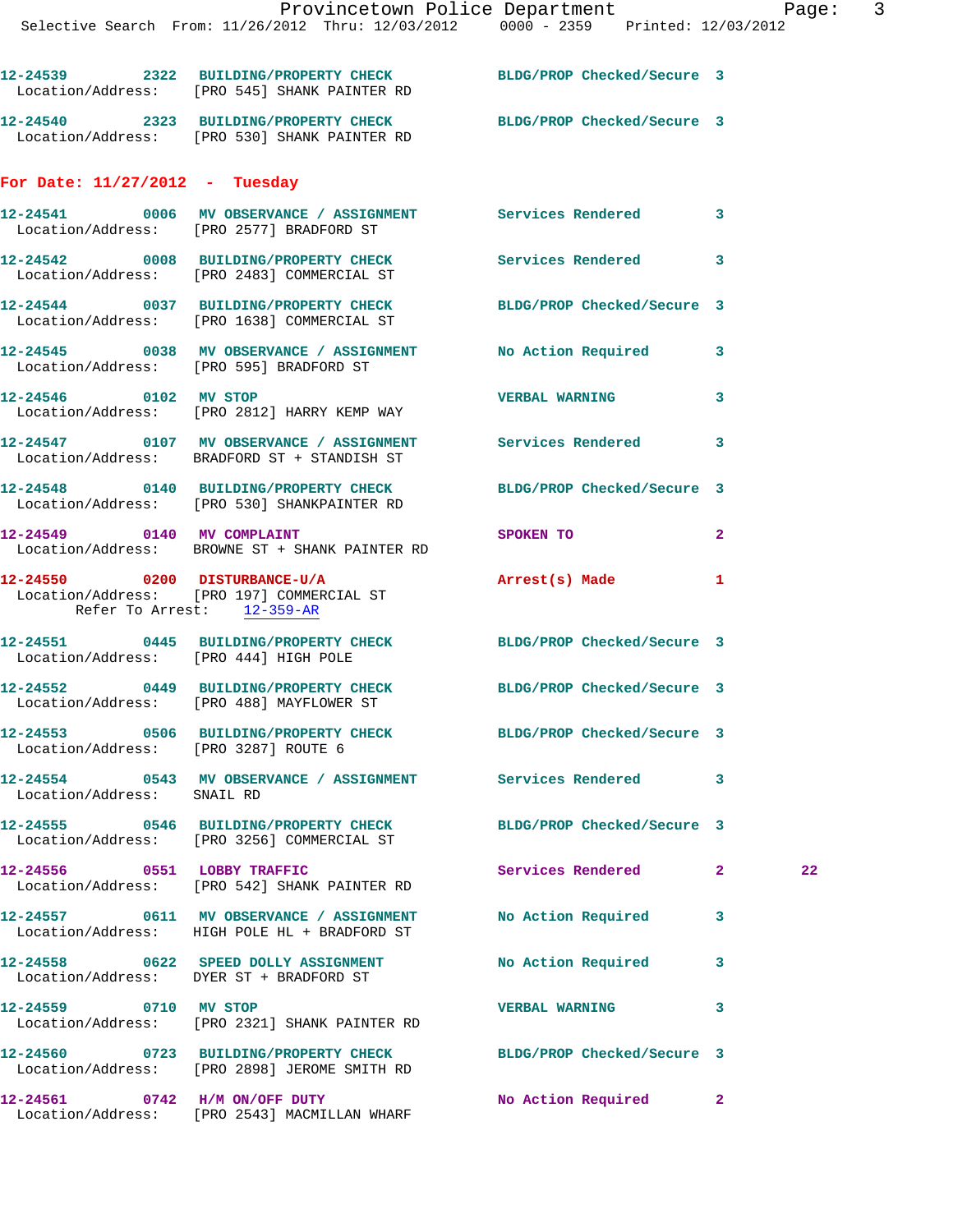|                                                                                           | Provincetown Police Department Page: 4<br>Selective Search From: $11/26/2012$ Thru: $12/03/2012$ 0000 - 2359 Printed: $12/03/2012$ |                           |                |  |
|-------------------------------------------------------------------------------------------|------------------------------------------------------------------------------------------------------------------------------------|---------------------------|----------------|--|
|                                                                                           |                                                                                                                                    |                           |                |  |
| Location/Address: STANDISH ST                                                             | 12-24562 0744 ROAD CLOSURE Services Rendered 3                                                                                     |                           |                |  |
|                                                                                           | 12-24563 0755 MV OBSERVANCE / ASSIGNMENT Services Rendered 3<br>Location/Address: [PRO 2513] ROUTE 6                               |                           |                |  |
|                                                                                           | 12-24564 0757 BUILDING/PROPERTY CHECK BLDG/PROP Checked/Secure 3<br>Location/Address: [PRO 3318] CEMETERY RD                       |                           |                |  |
| 12-24565 0822 MV ACCIDENT<br>Location/Address: CEMETERY RD<br>Refer To Accident: 12-86-AC |                                                                                                                                    | Services Rendered 1       |                |  |
|                                                                                           | 12-24566 0838 MV COMPLAINT<br>Location/Address: [PRO 105] COMMERCIAL ST                                                            | Citation/Warning Issued 2 |                |  |
| Location/Address: [PRO 571] ALDEN ST                                                      | 12-24567 0954 BUILDING/PROPERTY CHECK BLDG/PROP Checked/Secure 3                                                                   |                           |                |  |
|                                                                                           | 12-24568 0955 BUILDING/PROPERTY CHECK BLDG/PROP Checked/Secure 3<br>Location/Address: [PRO 3287] ROUTE 6                           |                           |                |  |
|                                                                                           | 12-24569 0956 FOLLOW UP<br>Location/Address: [PRO 1882] SHANK PAINTER RD                                                           | SPOKEN TO                 | $\overline{2}$ |  |
| 12-24570 1044 FOLLOW UP                                                                   | Location/Address: [PRO 542] SHANK PAINTER RD                                                                                       | SPOKEN TO                 | $\mathbf{2}$   |  |
| 12-24571 1104 911 HANGUP<br>Location/Address: RACE POINT RD                               |                                                                                                                                    | Services Rendered 1       |                |  |
|                                                                                           | 12-24572 1120 TRAFFIC CONTROL<br>Location/Address: [PRO 2904] WEST VINE ST                                                         | Services Rendered 3       |                |  |
|                                                                                           | 12-24573   1122   BUILDING/PROPERTY CHECK   BLDG/PROP Checked/Secure   3<br>Location/Address: [PRO 3317] CEMETERY RD               |                           |                |  |
|                                                                                           | 12-24574 1138 INJURED SEAL<br>Location/Address: [PRO 182] COMMERCIAL ST                                                            | Services Rendered 2       |                |  |
|                                                                                           | 12-24575 1216 CRANE BLOCKING PIER No Action Required 2<br>Location/Address: [PRO 2543] MACMILLAN WHARF                             |                           |                |  |
| 12-24577 1248 MV STOP<br>Location/Address: ROUTE 6                                        |                                                                                                                                    | VERBAL WARNING 3          |                |  |
|                                                                                           | 12-24578 1336 ALARM COMMERCIAL/BURG False Alarm<br>Location/Address: [PRO 3197] COMMERCIAL ST                                      |                           | $\mathbf{1}$   |  |
| 12-24579 1411 PET PANTRY<br>Location/Address: BRADFORD ST                                 |                                                                                                                                    | Services Rendered 2       |                |  |
|                                                                                           | 12-24580 1422 SPRINKLER WORK<br>Location/Address: [PRO 1791] BRADFORD ST                                                           | Services Rendered         | 1              |  |
|                                                                                           | 12-24581 1431 BUILDING/PROPERTY CHECK BLDG/PROP Checked/Secure 3<br>Location/Address: [PRO 3287] ROUTE 6                           |                           |                |  |
|                                                                                           | 12-24582 1435 FOLLOW UP<br>Location/Address: [PRO 182] COMMERCIAL ST                                                               | <b>GONE ON ARRIVAL</b>    | $\mathbf{2}$   |  |
|                                                                                           | 12-24583 1503 SPEED DOLLY ASSIGNMENT Services Rendered 3<br>Location/Address: [PRO 542] SHANK PAINTER RD                           |                           |                |  |
|                                                                                           | 12-24586 1520 WIRES DOWN<br>Location/Address: [PRO 1021] NICKERSON ST                                                              | Services Rendered         | $\mathbf{2}$   |  |
|                                                                                           | 12-24584 1527 BUILDING/PROPERTY CHECK Services Rendered<br>Location/Address: [PRO 391] COMMERCIAL ST                               |                           | 3              |  |
|                                                                                           | 12-24585 1527 PARKING COMPLAINT / GENERAL Services Rendered 3                                                                      |                           |                |  |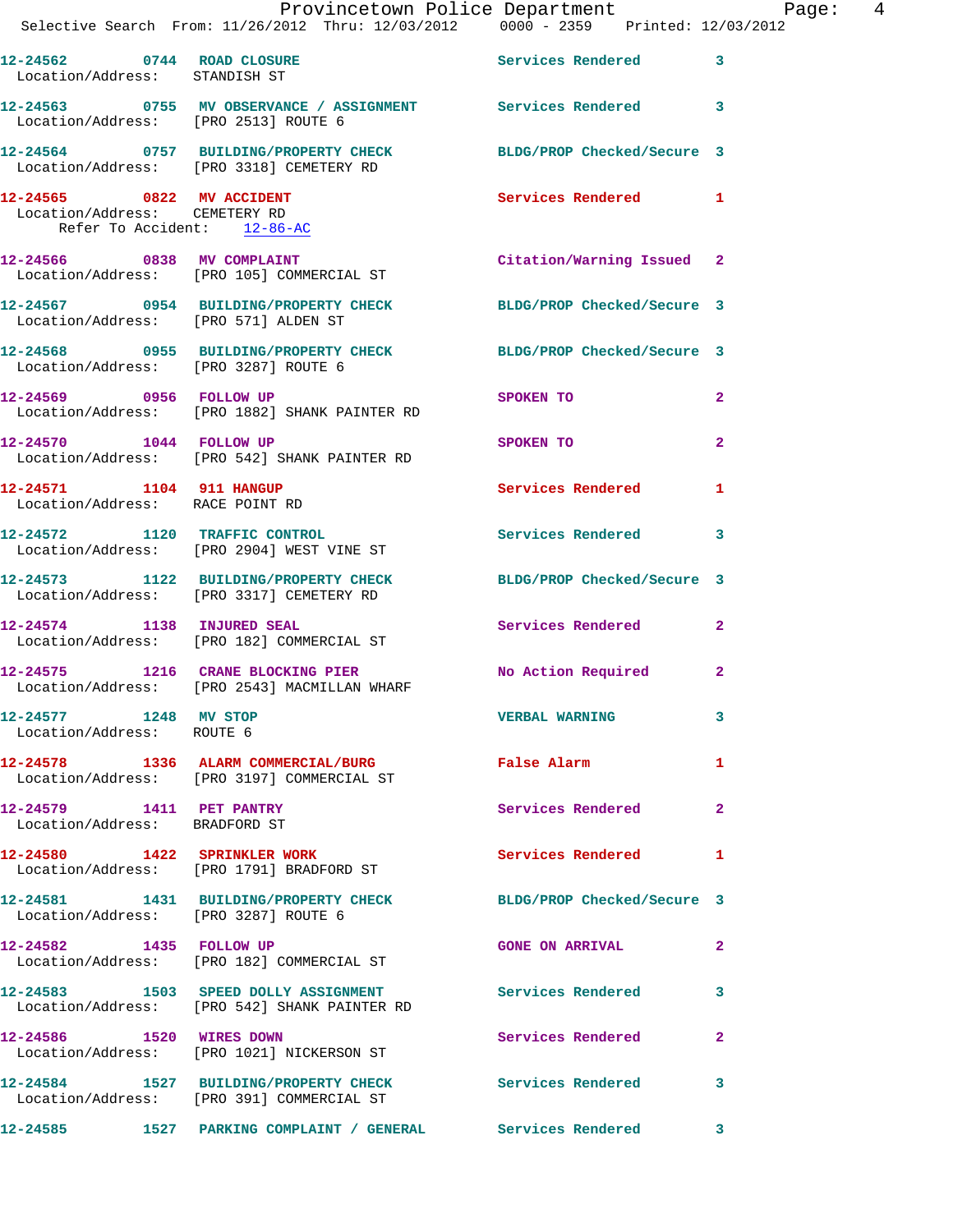|                                      | Provincetown Police Department Page: 5<br>Selective Search From: 11/26/2012 Thru: 12/03/2012 0000 - 2359 Printed: 12/03/2012 |                            |   |    |  |
|--------------------------------------|------------------------------------------------------------------------------------------------------------------------------|----------------------------|---|----|--|
|                                      | Location/Address: COMMERCIAL ST + LOVETTS CT                                                                                 |                            |   |    |  |
|                                      | 12-24588 1646 ALARM - GENERAL<br>Location/Address: [PRO 2761] COTTAGE ST                                                     | No Action Required 1       |   |    |  |
| Location/Address: [PRO 433] RYDER ST | 12-24589 1703 BUILDING/PROPERTY CHECK BLDG/PROP Checked/Secure 3                                                             |                            |   |    |  |
|                                      | 12-24590 1711 BUILDING/PROPERTY CHECK Services Rendered 3<br>Location/Address: [PRO 2483] COMMERCIAL ST                      |                            |   |    |  |
|                                      | 12-24591 1737 SERVE WARRANT<br>Location/Address: [PRO 2548] HOWLAND ST                                                       | Could Not Locate           | 3 |    |  |
| Location/Address: [PRO 3287] ROUTE 6 | 12-24592 1842 BUILDING/PROPERTY CHECK BLDG/PROP Checked/Secure 3                                                             |                            |   |    |  |
|                                      | 12-24593 1938 BUILDING/PROPERTY CHECK Services Rendered 3<br>Location/Address: [PRO 521] ROUTE 6                             |                            |   |    |  |
|                                      | 12-24594 2010 BUILDING/PROPERTY CHECK<br>Location/Address: [PRO 1638] COMMERCIAL ST                                          | BLDG/PROP Checked/Secure 3 |   |    |  |
|                                      | 12-24595 2011 911 GENERAL<br>Location/Address: [PRO 542] SHANK PAINTER RD                                                    | Services Rendered 1        |   |    |  |
|                                      | 12-24596 2014 BUILDING/PROPERTY CHECK BLDG/PROP Checked/Secure 3<br>Location/Address: [PRO 175] COMMERCIAL ST                |                            |   |    |  |
|                                      | 12-24597 2040 BUILDING/PROPERTY CHECK Services Rendered 3<br>Location/Address: [PRO 5649] BAYBERRY                           |                            |   |    |  |
|                                      | 12-24599 2121 BUILDING/PROPERTY CHECK<br>Location/Address: [PRO 2206] COMMERCIAL ST                                          | BLDG/PROP Checked/Secure 3 |   |    |  |
|                                      | 12-24600 2133 MEDICAL EMERGENCY/SUDDEN DEATH Services Rendered 1<br>Location/Address: [PRO 2139] COMMERCIAL ST               |                            |   | 1  |  |
|                                      | 12-24602 2305 BUILDING/PROPERTY CHECK<br>Location/Address: [PRO 530] SHANKPAINTER RD                                         | BLDG/PROP Checked/Secure 3 |   |    |  |
|                                      | 12-24603 2306 ASSIST AGENCY / MUTUAL AID Services Rendered 3<br>Location/Address: [PRO 542] SHANK PAINTER RD                 |                            |   |    |  |
| For Date: $11/28/2012$ - Wednesday   |                                                                                                                              |                            |   |    |  |
|                                      | 12-24604 0012 BUILDING/PROPERTY CHECK BLDG/PROP Checked/Secure 3<br>Location/Address: [PRO 519] RACE POINT RD                |                            |   |    |  |
|                                      | 12-24605 0103 BUILDING/PROPERTY CHECK BLDG/PROP Checked/Secure 3<br>Location/Address: [PRO 182] COMMERCIAL ST                |                            |   |    |  |
|                                      | 12-24606 0112 MV OBSERVANCE / ASSIGNMENT BLDG/PROP Checked/Secure 3<br>Location/Address: [PRO 2577] BRADFORD ST              |                            |   |    |  |
|                                      | 12-24607 0115 BUILDING/PROPERTY CHECK BLDG/PROP Checked/Secure 3<br>Location/Address: [PRO 391] COMMERCIAL ST                |                            |   |    |  |
|                                      | 12-24608 0159 LOBBY TRAFFIC<br>Location/Address: [PRO 542] SHANK PAINTER RD                                                  | Services Rendered 2        |   | 10 |  |
|                                      | 12-24609 0242 BUILDING/PROPERTY CHECK BLDG/PROP Checked/Secure 3<br>Location/Address: [PRO 444] HIGH POLE                    |                            |   |    |  |
|                                      | 12-24610 0424 LIFT ASSIST<br>Location/Address: [PRO 2645] SHANK PAINTER RD                                                   | Services Rendered 1        |   |    |  |
| Location/Address: [PRO 564] BAYBERRY | 12-24611 0442 BUILDING/PROPERTY CHECK BLDG/PROP Checked/Secure 3                                                             |                            |   |    |  |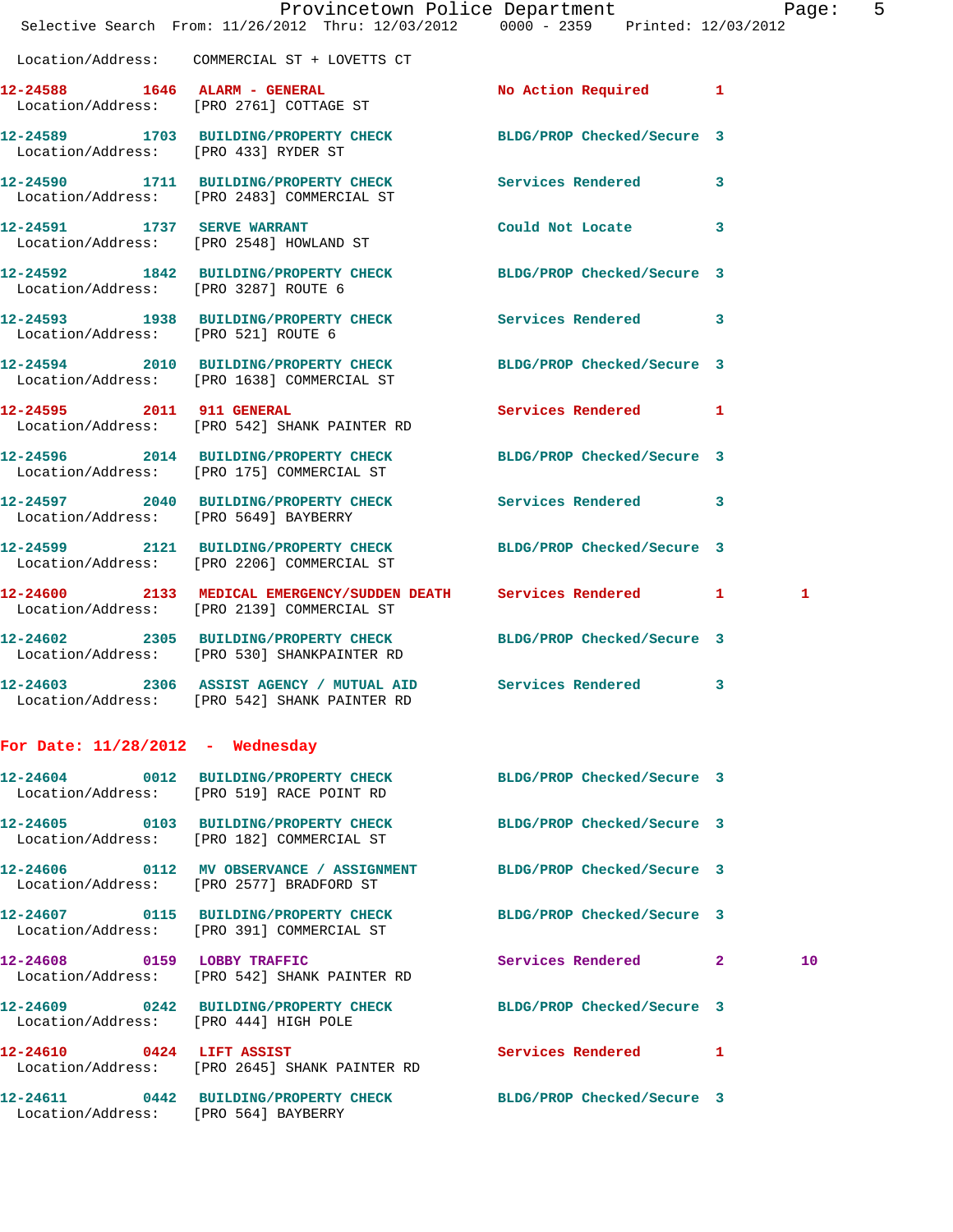|                                     | Provincetown Police Department The Rage: 6<br>Selective Search From: 11/26/2012 Thru: 12/03/2012 0000 - 2359 Printed: 12/03/2012 |                                                                                                               |                |
|-------------------------------------|----------------------------------------------------------------------------------------------------------------------------------|---------------------------------------------------------------------------------------------------------------|----------------|
|                                     | 12-24612 0453 197 OUT OF SERVICE Services Rendered 1<br>Location/Address: [PRO 1892] SHANK PAINTER RD                            |                                                                                                               |                |
|                                     | 12-24613 0503 BUILDING/PROPERTY CHECK BLDG/PROP Checked/Secure 3<br>Location/Address: [PRO 488] MAYFLOWER ST                     |                                                                                                               |                |
|                                     | 12-24614 0529 BUILDING/PROPERTY CHECK BLDG/PROP Checked/Secure 3<br>Location/Address: [PRO 512] PRINCE ST                        |                                                                                                               |                |
|                                     | 12-24615 0542 FLIGHT COVERAGE<br>Location/Address: [PRO 516] RACE POINT RD                                                       | Services Rendered 2                                                                                           |                |
|                                     | 12-24616 0615 BUILDING/PROPERTY CHECK BLDG/PROP Checked/Secure 3<br>Location/Address: [PRO 2543] MACMILLAN WHARF                 |                                                                                                               |                |
|                                     | 12-24617 0656 BUILDING/PROPERTY CHECK BLDG/PROP Checked/Secure 3<br>Location/Address: [PRO 2898] JEROME SMITH RD                 |                                                                                                               |                |
|                                     | 12-24618 0734 H/M ON DUTY<br>Location/Address: [PRO 3259] MACMILLAN WHARF                                                        | Services Rendered 2                                                                                           |                |
| 12-24619 0736 LARCENY               | Location/Address: [PRO 3259] MACMILLAN WHARF                                                                                     | SPOKEN TO AND THE SPOKEN OF THE STATE OF THE STATE OF THE STATE OF THE STATE OF THE STATE OF THE STATE OF THE | $\overline{2}$ |
|                                     | 12-24620 0737 GENERAL INFO                                                                                                       | Services Rendered 3                                                                                           |                |
|                                     | 12-24621 0808 ASSIST AGENCY / MUTUAL AID Services Rendered 3<br>Location: [PRO 3431] LOPES SQUARE                                |                                                                                                               |                |
| Location/Address: CAPTAIN BERTIE RD | 12-24622 0830 LOOSE HUSKEY                                                                                                       | Services Rendered 2                                                                                           |                |
|                                     | 12-24623 0833 PARKING COMPLAINT / GENERAL Citation/Warning Issued 3<br>Location/Address: [PRO 3456] RYDER ST EXT                 |                                                                                                               |                |
|                                     | 12-24624 0910 ASSIST AGENCY / MUTUAL AID Services Rendered 3<br>Location/Address: [PRO 105] COMMERCIAL ST                        |                                                                                                               |                |
|                                     | 12-24625 0923 ALARM TESTING<br>Location/Address: [PRO 515] RACE POINT RD                                                         | Services Rendered 1                                                                                           |                |
| 12-24626 0938 PANIC ALARM           | Location/Address: [PRO 440] HARRY KEMP WAY                                                                                       | False Alarm                                                                                                   | 1              |
|                                     | 12-24627 0955 MEDICAL/DOT<br>Location/Address: [PRO 440] HARRY KEMP WAY                                                          | Transported to Hospital 1                                                                                     |                |
|                                     | 12-24628 1013 REASSURANCE CHECK<br>Location/Address: [PRO 1583] MONTELLO ST                                                      | Services Rendered 3                                                                                           |                |
|                                     | 12-24629 1158 INJURED SEAL<br>Location/Address: [PRO 204] COMMERCIAL ST                                                          | Services Rendered                                                                                             | $\mathbf{2}$   |
|                                     | 12-24630 1238 PARKING COMPLAINT / GENERAL Citation/Warning Issued 3<br>Location/Address: [PRO 3456] RYDER ST EXT                 |                                                                                                               |                |
| 12-24631 1405 HAZARDS               | Location/Address: [PRO 2521] ROUTE 6                                                                                             | Services Rendered 2                                                                                           |                |
|                                     | 12-24632 1415 HARASSMENT<br>Location/Address: [PRO 144] COMMERCIAL ST                                                            | Services Rendered                                                                                             | $\mathbf{2}$   |
|                                     | 12-24633 1559 WELL BEING CHECK<br>Location/Address: [PRO 52] BRADFORD ST                                                         | SPOKEN TO<br>$\sim$ 3                                                                                         |                |
|                                     | 12-24634 1628 ALARM - GENERAL<br>Location/Address: [PRO 488] MAYFLOWER AVE                                                       | <b>Services Rendered</b>                                                                                      | 1              |
|                                     | 12-24635 1646 BUILDING/PROPERTY CHECK BLDG/PROP Checked/Secure 3<br>Location/Address: [PRO 564] BAYBERRY                         |                                                                                                               |                |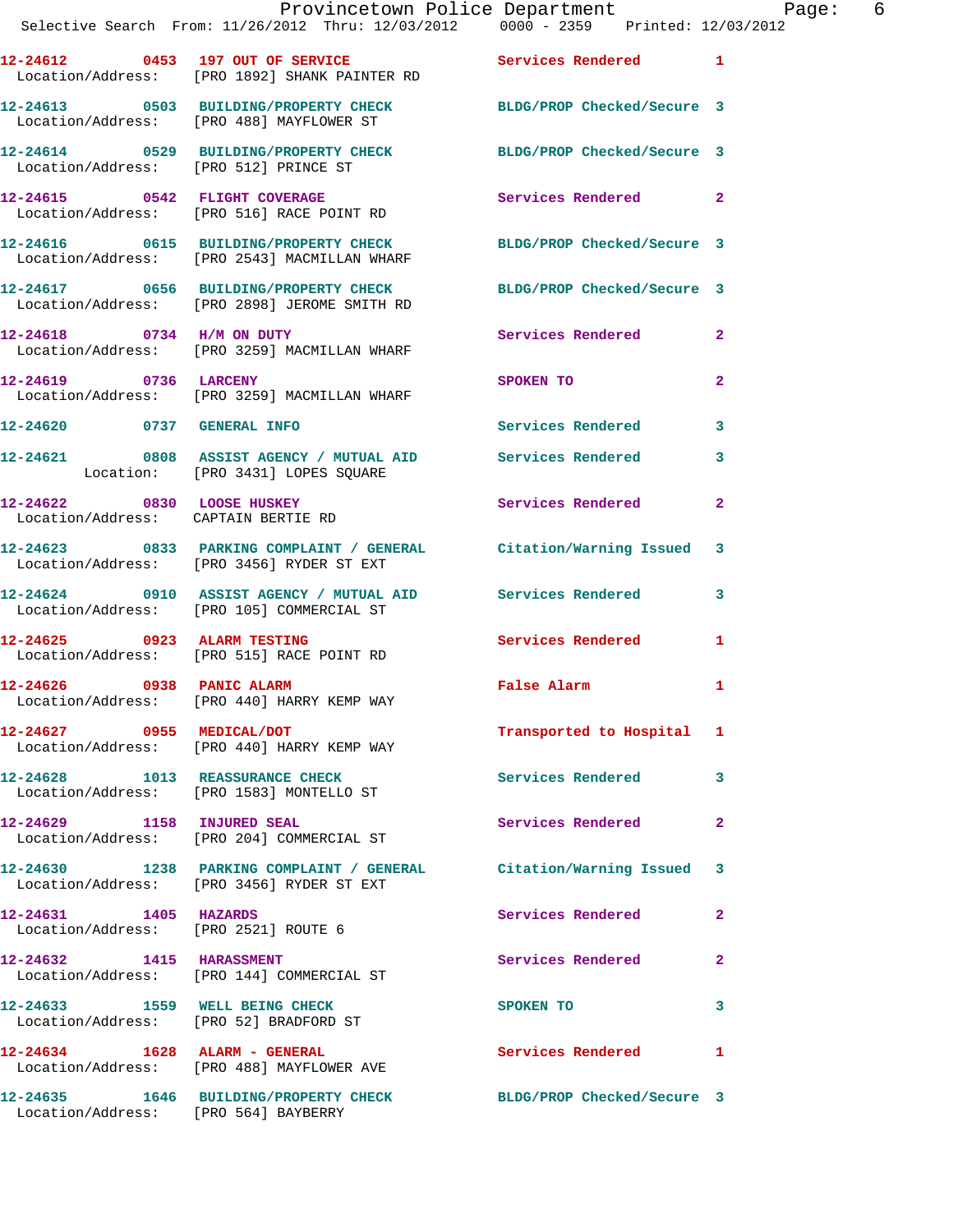|                                                               | Provincetown Police Department Page:<br>Selective Search From: 11/26/2012 Thru: 12/03/2012  0000 - 2359  Printed: 12/03/2012 |                                             |              |    | $\overline{7}$ |
|---------------------------------------------------------------|------------------------------------------------------------------------------------------------------------------------------|---------------------------------------------|--------------|----|----------------|
|                                                               | 12-24636 1802 BUILDING/PROPERTY CHECK Services Rendered 3<br>Location/Address: [PRO 391] COMMERCIAL ST                       |                                             |              |    |                |
| Location/Address: [PRO 2539] RYDER ST                         | 12-24637 1802 PARKING COMPLAINT / GENERAL Services Rendered 3                                                                |                                             |              |    |                |
|                                                               | 12-24638 1806 COMM/BURG<br>Location/Address: [PRO 182] COMMERCIAL ST                                                         | False Alarm <b>Exercise Service Service</b> | $\mathbf{1}$ |    |                |
|                                                               | 12-24640 1834 BUILDING/PROPERTY CHECK BLDG/PROP Checked/Secure 3<br>Location/Address: [PRO 3287] ROUTE 6                     |                                             |              |    |                |
|                                                               | 12-24641 2004 BUILDING/PROPERTY CHECK BLDG/PROP Checked/Secure 3<br>Location/Address: [PRO 1638] COMMERCIAL ST               |                                             |              |    |                |
|                                                               | 12-24642 2011 BUILDING/PROPERTY CHECK BLDG/PROP Checked/Secure 3<br>Location/Address: [PRO 306] COMMERCIAL ST                |                                             |              |    |                |
|                                                               | 12-24643 2113 BUILDING/PROPERTY CHECK BLDG/PROP Checked/Secure 3<br>Location/Address: [PRO 3259] MACMILLAN                   |                                             |              |    |                |
|                                                               | 12-24647 2149 BUILDING/PROPERTY CHECK BLDG/PROP Checked/Secure 3<br>Location/Address: [PRO 204] COMMERCIAL ST                |                                             |              |    |                |
|                                                               | 12-24648 2211 BUILDING/PROPERTY CHECK BLDG/PROP Checked/Secure 3<br>Location/Address: [PRO 519] RACE POINT RD                |                                             |              |    |                |
| Location/Address: [PRO 16] BRADFORD ST                        | 12-24649 2220 BUILDING/PROPERTY CHECK BLDG/PROP Checked/Secure 3                                                             |                                             |              |    |                |
| 12-24650 2312 ANIMAL CALL                                     | Location/Address: [PRO 2577] BRADFORD ST                                                                                     | Services Rendered 2                         |              |    |                |
| Location/Address: [PRO 2539] RYDER ST                         | 12-24651 2347 BUILDING/PROPERTY CHECK BLDG/PROP Checked/Secure 3                                                             |                                             |              |    |                |
|                                                               | 12-24652 2355 BUILDING/PROPERTY CHECK BLDG/PROP Checked/Secure 3<br>Location/Address: [PRO 545] SHANKPAINTER RD              |                                             |              |    |                |
| For Date: $11/29/2012$ - Thursday                             |                                                                                                                              |                                             |              |    |                |
| Location/Address: [PRO 444] HIGH POLE                         | 12-24653 0105 BUILDING/PROPERTY CHECK                                                                                        | BLDG/PROP Checked/Secure 3                  |              |    |                |
|                                                               | 12-24654 0121 BUILDING/PROPERTY CHECK BLDG/PROP Checked/Secure 3<br>Location/Address: [PRO 175] COMMERCIAL ST                |                                             |              |    |                |
|                                                               | 12-24655 0249 BUILDING/PROPERTY CHECK<br>Location/Address: [PRO 2206] COMMERCIAL ST                                          | BLDG/PROP Checked/Secure 3                  |              |    |                |
|                                                               | 12-24656 0526 BUILDING/PROPERTY CHECK BLDG/PROP Checked/Secure 3<br>Location/Address: [PRO 1638] COMMERCIAL ST               |                                             |              |    |                |
|                                                               | 12-24657 0556 LOBBY TRAFFIC<br>Location/Address: [PRO 542] SHANK PAINTER RD                                                  | Services Rendered 2                         |              | 14 |                |
| 12-24658 0617 911 GENERAL                                     | Location/Address: [PRO 542] SHANK PAINTER RD                                                                                 | Services Rendered                           | $\mathbf{1}$ |    |                |
|                                                               | 12-24659 0724 SPRINKLER SYSTEM TESTING Services Rendered 1<br>Location/Address: [PRO 440] HARRY KEMP WAY                     |                                             |              |    |                |
| 12-24660 0732 GENERAL INFO                                    |                                                                                                                              | Services Rendered 3                         |              |    |                |
| 12-24662 0809 HAZARDS<br>Location/Address: [PRO 2479] ROUTE 6 |                                                                                                                              | Services Rendered                           | $\mathbf{2}$ |    |                |
| 12-24663 0820 ESCORT/TRANSPORT                                |                                                                                                                              | Services Rendered 3                         |              |    |                |

Location/Address: [PRO 1288] BRADFORD ST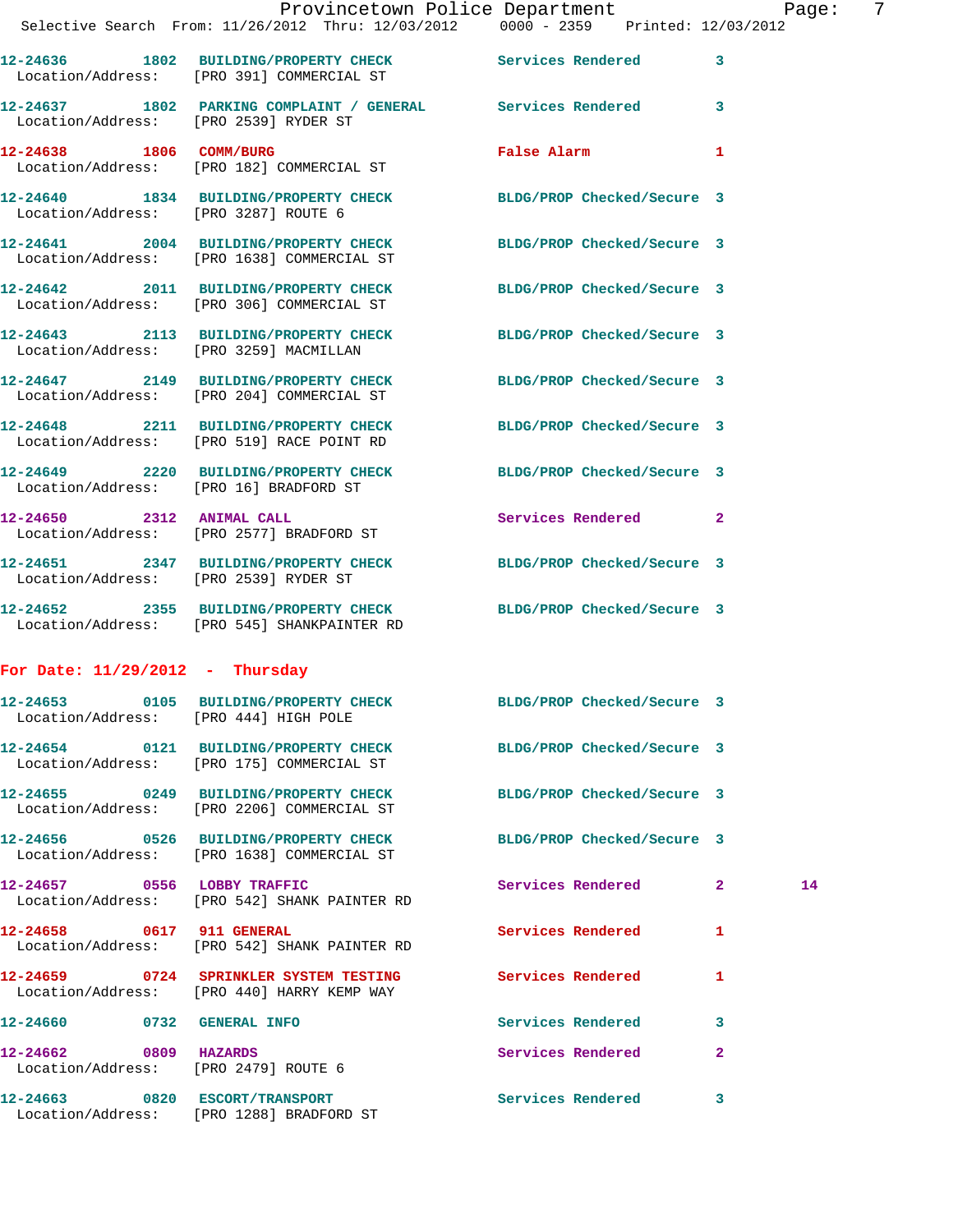|                                                             | Provincetown Police Department<br>Selective Search From: 11/26/2012 Thru: 12/03/2012 0000 - 2359 Printed: 12/03/2012 |                           |              |
|-------------------------------------------------------------|----------------------------------------------------------------------------------------------------------------------|---------------------------|--------------|
|                                                             | 12-24664 0821 BUILDING/PROPERTY CHECK BLDG/PROP Checked/Secure 3<br>Location/Address: [PRO 3287] ROUTE 6             |                           |              |
|                                                             | 12-24665 0822 H/M ON/OFF DUTY Services Rendered 2<br>Location/Address: [PRO 3259] MACMILLAN WHARF                    |                           |              |
|                                                             | 12-24666 0826 LOOSE DOG<br>Location/Address: [PRO 1418] PLEASANT ST                                                  | <b>GONE ON ARRIVAL</b>    | $\mathbf{2}$ |
|                                                             | 12-24667 0922 BUILDING/PROPERTY CHECK BLDG/PROP Checked/Secure 3<br>Location/Address: [PRO 3318] CEMETERY RD         |                           |              |
|                                                             | 12-24668 0937 GENERAL INFO                                                                                           | Services Rendered 3       |              |
|                                                             | 12-24670 1030 PARK, WALK & TALK<br>Location/Address: [PRO 537] SHANK PAINTER RD                                      | Services Rendered 2       |              |
|                                                             | 12-24671 1056 PARK, WALK & TALK 1999 Services Rendered 2<br>Location/Address: [PRO 105] COMMERCIAL ST                |                           |              |
| Refer To Accident: 12-88-AC                                 | 12-24672 1106 MV ACCIDENT<br>Location/Address: [PRO 539] SHANK PAINTER RD                                            | Services Rendered 1       |              |
| Location/Address: [PRO 571] ALDEN ST                        | 12-24673 1132 BUILDING/PROPERTY CHECK BLDG/PROP Checked/Secure 3                                                     |                           |              |
|                                                             | 12-24674 1234 ANIMAL TRANSPORT Services Rendered 2<br>Location/Address: [PRO 542] SHANK PAINTER RD                   |                           |              |
|                                                             | 12-24675 1340 SERVE SUMMONS<br>Location/Address: [PRO 1275] ANTHONY ST                                               | Could Not Locate 3        |              |
| 12-24676 1346 H/M ESCORT                                    | Location/Address: [PRO 3259] MACMILLAN WHARF                                                                         | Services Rendered 2       |              |
| 12-24677 1355 LOOSE DOG<br>Location/Address: BRADFORD ST    |                                                                                                                      | Services Rendered 2       |              |
|                                                             | 12-24678 1412 BUILDING/PROPERTY CHECK BLDG/PROP Checked/Secure 3<br>Location/Address: [PRO 2483] COMMERCIAL ST       |                           |              |
| 12-24679 1412 FOUND BIKE<br>Location/Address: COMMERCIAL ST |                                                                                                                      | Services Rendered 2       |              |
|                                                             | 12-24680 1424 BUILDING/PROPERTY CHECK BLDG/PROP Checked/Secure 3<br>Location/Address: [PRO 2206] COMMERCIAL ST       |                           |              |
|                                                             | 12-24681 1509 ASSIST CITIZEN<br>Location/Address: [PRO 542] SHANK PAINTER RD                                         | Services Rendered 3       |              |
| 12-24682 1537 FOLLOW UP<br>Location/Address: STANDISH ST    |                                                                                                                      | Services Rendered 2       |              |
| Location/Address: [PRO 564] BAYBERRY                        | 12-24683 1539 BUILDING/PROPERTY CHECK BLDG/PROP Checked/Secure 3                                                     |                           |              |
|                                                             | 12-24684 1545 MV COMPLAINT<br>Location/Address: [PRO 42] BRADFORD ST                                                 | Services Rendered 2       |              |
|                                                             | 12-24685 1602 ALARM WORK<br>Location/Address: [PRO 488] MAYFLOWER AVE                                                | No Action Required        | 1            |
| 12-24686 1611 MV COMPLAINT                                  | Location/Address: [PRO 667] COMMERCIAL ST                                                                            | Services Rendered         | $\mathbf{2}$ |
|                                                             | 12-24687   1619   MV   ACCIDENT<br>Location/Address: [PRO 208] COMMERCIAL ST<br>Refer To Accident: 12-87-AC          | Services Rendered         | $\mathbf{1}$ |
| 12-24688 1630 MV STOP                                       |                                                                                                                      | Citation/Warning Issued 3 |              |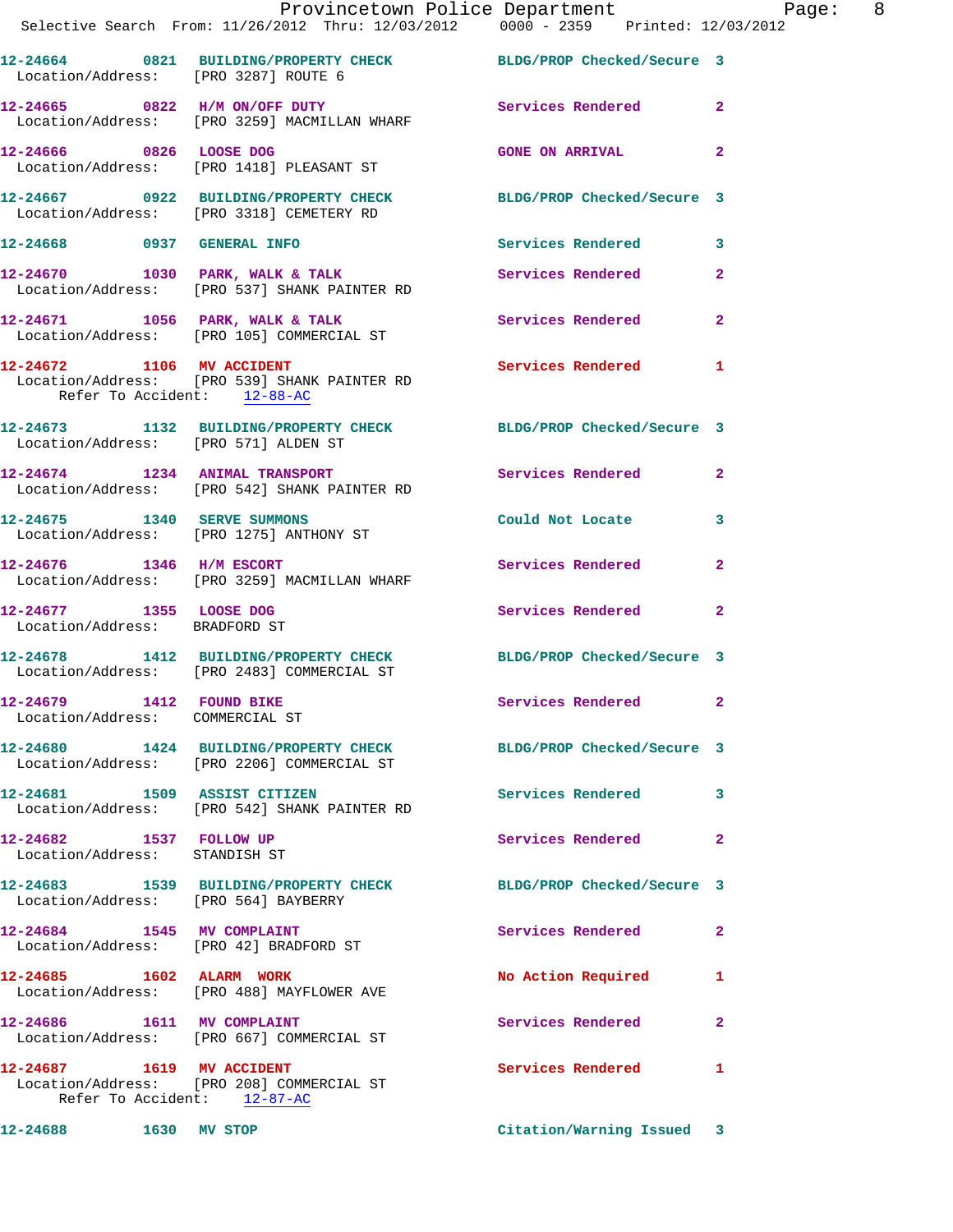|                                       | Provincetown Police Department Page: 9<br>Selective Search From: 11/26/2012 Thru: 12/03/2012 0000 - 2359 Printed: 12/03/2012 |                           |              |
|---------------------------------------|------------------------------------------------------------------------------------------------------------------------------|---------------------------|--------------|
|                                       | Location/Address: GOSNOLD ST + BRADFORD ST                                                                                   |                           |              |
|                                       | 12-24689 1705 BUILDING/PROPERTY CHECK BLDG/PROP Checked/Secure 3<br>Location/Address: [PRO 3259] MACMILLAN                   |                           |              |
|                                       | 12-24690 1815 MV OBSERVANCE / ASSIGNMENT No Action Required 3<br>Location/Address: [PRO 3099] SHANKPAINTER RD                |                           |              |
| 12-24691 1828 COMPLAINT               | Location/Address: [PRO 542] SHANK PAINTER RD                                                                                 | Investigated 3            |              |
|                                       | 12-24692 1853 MEDICAL EMERGENCY<br>Location/Address: [PRO 3222] ALDEN ST                                                     | Transported to Hospital 1 |              |
|                                       | 12-24693 1911 PARKING COMPLAINT / GENERAL Services Rendered 3<br>Location/Address: [PRO 1977] COMMERCIAL ST                  |                           |              |
|                                       | 12-24694 2108 BUILDING/PROPERTY CHECK BLDG/PROP Checked/Secure 3<br>Location/Address: [PRO 433] RYDER ST                     |                           |              |
|                                       | 12-24695 2143 BUILDING/PROPERTY CHECK BLDG/PROP Checked/Secure 3<br>Location/Address: [PRO 306] COMMERCIAL ST                |                           |              |
|                                       | 12-24696 2336 BUILDING/PROPERTY CHECK BLDG/PROP Checked/Secure 3<br>Location/Address: [PRO 2543] MACMILLAN                   |                           |              |
|                                       | 12-24697 2339 BUILDING/PROPERTY CHECK BLDG/PROP Checked/Secure 3<br>Location/Address: [PRO 3259] MACMILLAN                   |                           |              |
|                                       | 12-24698 2340 BUILDING/PROPERTY CHECK BLDG/PROP Checked/Secure 3<br>Location/Address: [PRO 530] SHANKPAINTER RD              |                           |              |
| For Date: $11/30/2012$ - Friday       |                                                                                                                              |                           |              |
|                                       | 12-24699 0008 MV OBSERVANCE / ASSIGNMENT Services Rendered 3<br>Location/Address: [PRO 37] BRADFORD ST                       |                           |              |
|                                       | 12-24700 0058 BUILDING/PROPERTY CHECK BLDG/PROP Checked/Secure 3<br>Location/Address: [PRO 488] MAYFLOWER ST                 |                           |              |
| Location/Address: [PRO 444] HIGH POLE | 12-24701 0433 BUILDING/PROPERTY CHECK BLDG/PROP Checked/Secure 3                                                             |                           |              |
|                                       | 12-24702 0520 LOBBY TRAFFIC<br>Location/Address: [PRO 542] SHANK PAINTER RD                                                  | Services Rendered 2       | 32           |
|                                       | 12-24703 0548 BUILDING/PROPERTY CHECK Services Rendered 3<br>Location/Address: [PRO 2483] COMMERCIAL ST                      |                           |              |
|                                       | 12-24704 0612 MISSING PERSON<br>Location/Address: [PRO 573] WINSLOW ST                                                       | Services Rendered 1       |              |
|                                       | 12-24705 0706 SUSPICIOUS ACTIVITY<br>Location/Address: [PRO 144] COMMERCIAL ST                                               | SPOKEN TO                 | $\mathbf{2}$ |
|                                       | 12-24706 0709 SPEED DOLLY ASSIGNMENT Services Rendered 3<br>Location/Address: [PRO 43] BRADFORD ST                           |                           |              |
|                                       | 12-24707 0711 MV OBSERVANCE / ASSIGNMENT Services Rendered 3<br>Location/Address: [PRO 2521] ROUTE 6                         |                           |              |
| Location/Address: [PRO 3287] ROUTE 6  | 12-24708 0717 BUILDING/PROPERTY CHECK BLDG/PROP Checked/Secure 3                                                             |                           |              |
| 12-24709 0720 MV STOP                 | Location/Address: [PRO 2519] ROUTE 6                                                                                         | VERBAL WARNING 3          |              |
| 12-24710 0733 GENERAL INFO            |                                                                                                                              | Services Rendered 3       |              |
| 12-24711 0738 ALARM - GENERAL         |                                                                                                                              | False Alarm               | $\mathbf{1}$ |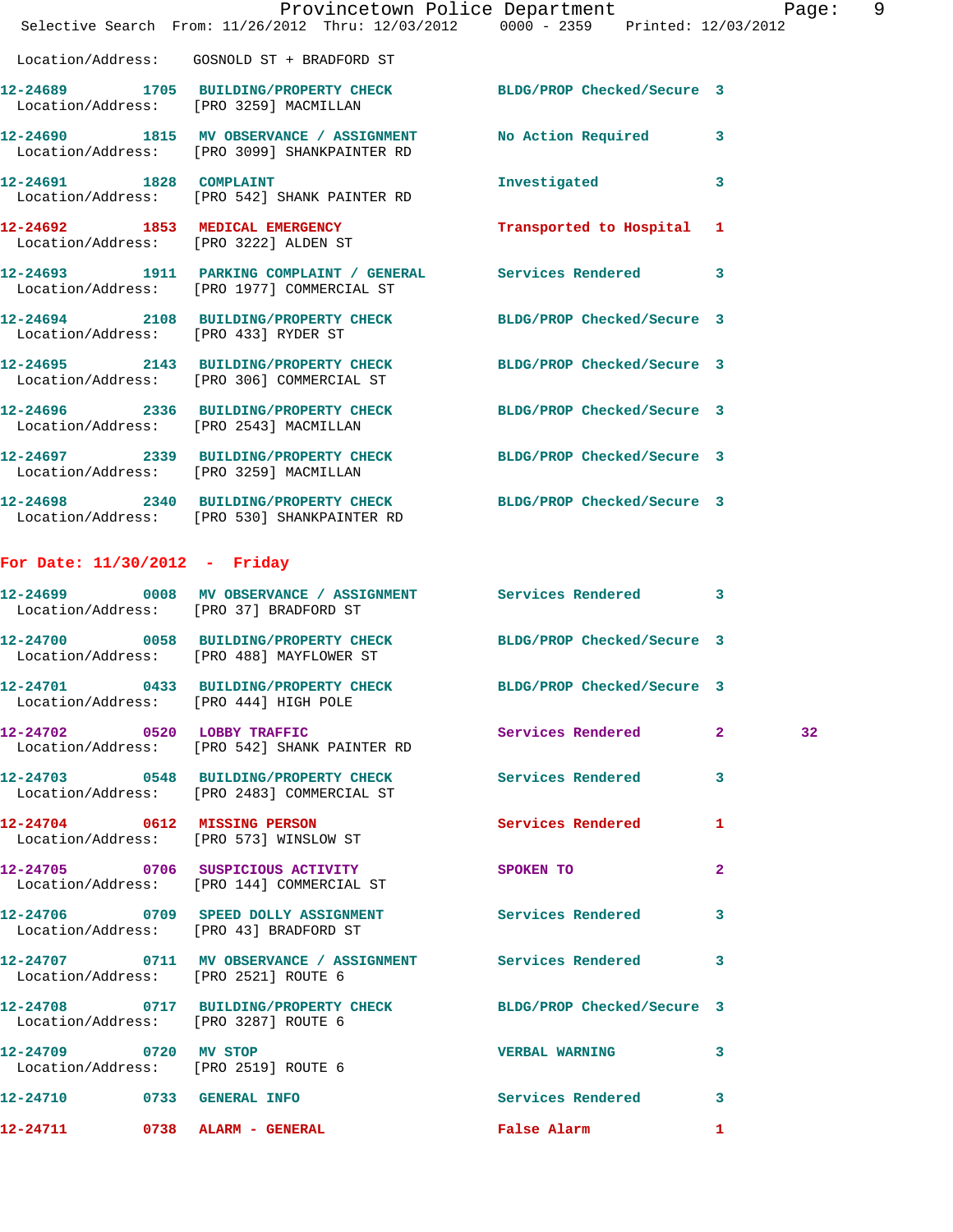|                                                            | Provincetown Police Department Page: 10<br>Selective Search From: 11/26/2012 Thru: 12/03/2012 0000 - 2359 Printed: 12/03/2012 |                       |              |  |
|------------------------------------------------------------|-------------------------------------------------------------------------------------------------------------------------------|-----------------------|--------------|--|
| Location/Address: HOWLAND ST                               |                                                                                                                               |                       |              |  |
|                                                            | 12-24712 0754 BUILDING/PROPERTY CHECK BLDG/PROP Checked/Secure 3<br>Location/Address: [PRO 3318] CEMETERY RD                  |                       |              |  |
|                                                            | 12-24713 0823 H/M ON/OFF DUTY<br>Location/Address: [PRO 3259] MACMILLAN WHARF                                                 | Services Rendered 2   |              |  |
|                                                            | 12-24714 0829 BUILDING/PROPERTY CHECK BLDG/PROP Checked/Secure 3<br>Location/Address: [PRO 2500] COMMERCIAL ST                |                       |              |  |
|                                                            | 12-24715 0833 PARK, WALK & TALK Services Rendered 2<br>Location/Address: [PRO 285] COMMERCIAL ST                              |                       |              |  |
|                                                            | 12-24716 0853 SERVICE CALL<br>Location/Address: [PRO 105] COMMERCIAL ST                                                       | Services Rendered 3   |              |  |
|                                                            | 12-24717 0928 BUILDING/PROPERTY CHECK BLDG/PROP Checked/Secure 3<br>Location/Address: [PRO 571] ALDEN ST                      |                       |              |  |
|                                                            | 12-24718 0929 LOST MOVADO WATCH Services Rendered 3<br>Location/Address: [PRO 542] SHANK PAINTER RD                           |                       |              |  |
|                                                            | 12-24719 1004 MV STOP<br>Location/Address: [PRO 2521] ROUTE 6                                                                 | <b>VERBAL WARNING</b> | 3            |  |
|                                                            | 12-24721 1016 GENERAL INFO                                                                                                    | Services Rendered 3   |              |  |
|                                                            | 12-24722 1049 INJURED PELICAN<br>Location/Address: [PRO 3259] MACMILLAN WHARF                                                 | Services Rendered     | $\mathbf{2}$ |  |
|                                                            | 12-24723 1116 MV OBSERVANCE / ASSIGNMENT Services Rendered<br>Location/Address: [PRO 2521] ROUTE 6                            |                       | 3            |  |
|                                                            | 12-24724 1130 MV STOP<br>Location/Address: [PRO 2513] ROUTE 6                                                                 | No Action Required 3  |              |  |
|                                                            | 12-24725 1140 MEDICAL EMERGENCY<br>Location/Address: [PRO 3641] BRADFORD ST                                                   | Services Rendered     | 1            |  |
| Location/Address: [PRO 2513] ROUTE 6                       | 12-24726 1143 MV STOP                                                                                                         | <b>VERBAL WARNING</b> | 3            |  |
|                                                            | 12-24727 1157 ASSIST CITIZEN<br>Location/Address: [PRO 3639] PLEASANT ST                                                      | Services Rendered 3   |              |  |
|                                                            | 12-24728 1224 BUILDING/PROPERTY CHECK<br>Location/Address: [PRO 391] COMMERCIAL ST                                            | Services Rendered 3   |              |  |
| 12-24729 1243 MV STOP                                      | Location/Address: [PRO 2513] ROUTE 6                                                                                          | <b>VERBAL WARNING</b> | 3            |  |
|                                                            | 12-24730 1248 ASSIST DETAIL<br>Location/Address: [PRO 105] COMMERCIAL ST                                                      | Services Rendered     | 3            |  |
|                                                            | 12-24731 1310 MEDICAL EMERGENCY<br>Location/Address: [PRO 1486] PEARL ST                                                      | Services Rendered     | $\mathbf{1}$ |  |
| 12-24732 1325 MV STOP<br>Location/Address: SHANKPAINTER RD |                                                                                                                               | <b>VERBAL WARNING</b> | 3            |  |
|                                                            | 12-24733 1336 BUILDING/PROPERTY CHECK BLDG/PROP Checked/Secure 3<br>Location/Address: [PRO 2206] COMMERCIAL ST                |                       |              |  |
| 12-24734 1346 LARCENY                                      | Location/Address: [PRO 542] SHANK PAINTER RD                                                                                  | Services Rendered     | -2           |  |
|                                                            | 12-24735 1356 PARK, WALK & TALK<br>Location/Address: [PRO 537] SHANK PAINTER RD                                               | Services Rendered     | $\mathbf{2}$ |  |
|                                                            | 12-24736 1432 BUILDING/PROPERTY CHECK BLDG/PROP Checked/Secure 3                                                              |                       |              |  |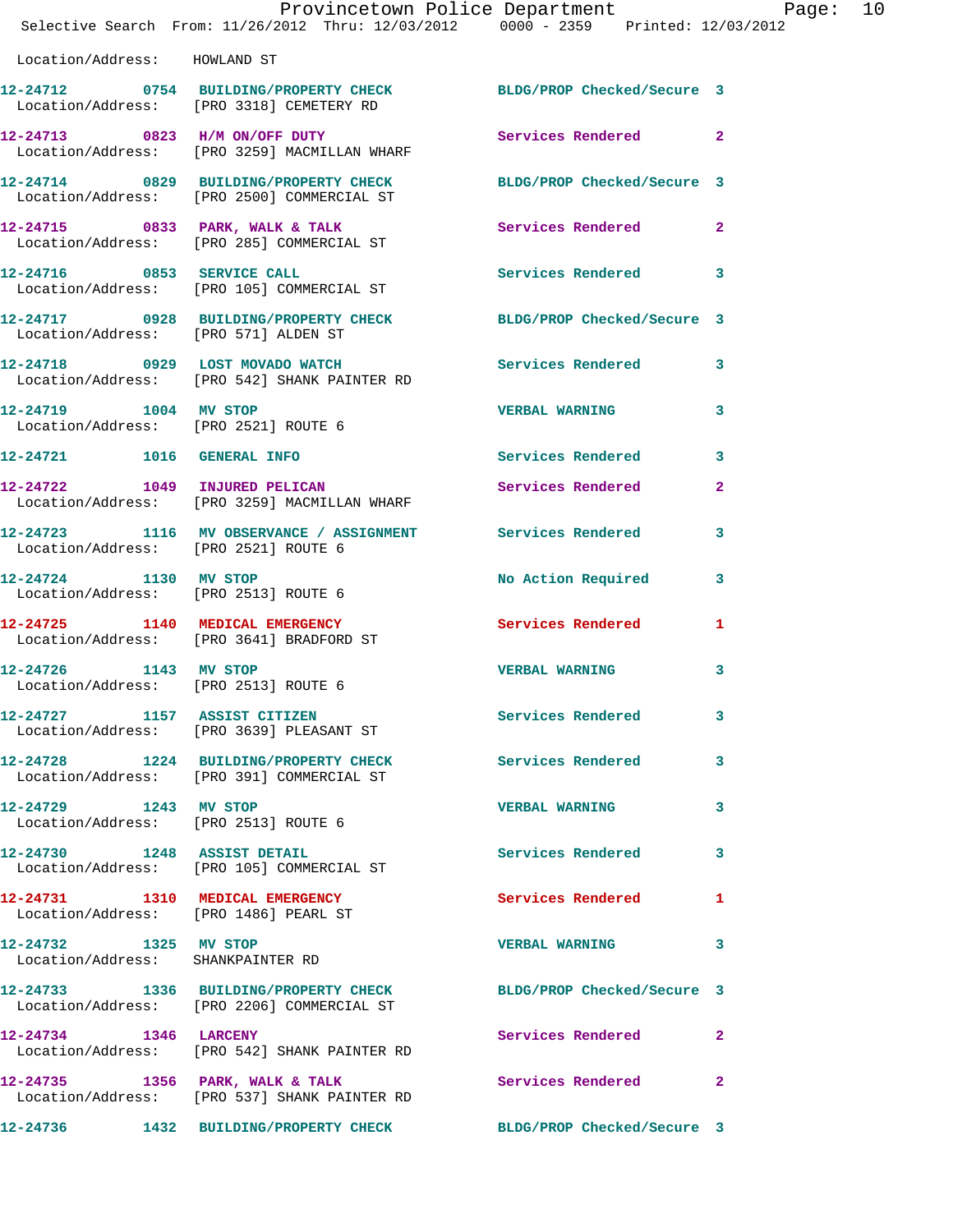|                                                            | Provincetown Police Department Page: 11<br>Selective Search From: 11/26/2012 Thru: 12/03/2012 0000 - 2359 Printed: 12/03/2012 |                            |              |  |
|------------------------------------------------------------|-------------------------------------------------------------------------------------------------------------------------------|----------------------------|--------------|--|
|                                                            | Location/Address: [PRO 3317] CEMETERY RD                                                                                      |                            |              |  |
|                                                            | 12-24738 1500 ASSIST CITIZEN<br>Location/Address: [PRO 542] SHANK PAINTER RD                                                  | Services Rendered 3        |              |  |
|                                                            | 12-24737 1510 SPEED DOLLY ASSIGNMENT Services Rendered<br>Location/Address: [PRO 542] SHANK PAINTER RD                        |                            | 3            |  |
|                                                            | 12-24739 1523 BUILDING/PROPERTY CHECK Services Rendered 3<br>Location/Address: [PRO 2483] COMMERCIAL ST                       |                            |              |  |
|                                                            | 12-24740 1529 LANDLORD/TENANT Services Rendered<br>Location/Address: COMMERCIAL ST                                            |                            | $\mathbf{2}$ |  |
|                                                            | 12-24743 1535 GENERAL INFO                                                                                                    | Services Rendered 3        |              |  |
| Location/Address: [PRO 2912] BANGS ST                      | 12-24741 1544 FIRE, STRUCTURE                                                                                                 | Extinguished 1             | $\mathbf{2}$ |  |
| Location/Address: [PRO 564] BAYBERRY                       | 12-24744 1645 BUILDING/PROPERTY CHECK BLDG/PROP Checked/Secure 3                                                              |                            |              |  |
|                                                            | 12-24745 1655 BUILDING/PROPERTY CHECK Services Rendered 3<br>Location/Address: [PRO 564] BAYBERRY                             |                            |              |  |
|                                                            | 12-24746 1722 LARCENY /FORGERY / FRAUD Services Rendered 2<br>Location/Address: [PRO 429] DYER ST                             |                            |              |  |
|                                                            | 12-24748 1821 ALARM - GENERAL<br>Location/Address: [PRO 3336] BRADFORD ST                                                     | Services Rendered 1        |              |  |
|                                                            | 12-24749 1837 MV VS DEER<br>Location/Address: ROUTE 6 + SHANK PAINTER RD                                                      | Services Rendered          | $\mathbf{1}$ |  |
|                                                            | 12-24750 1844 MEDICAL EMERGENCY<br>Location/Address: [PRO 440] HARRY KEMP WAY                                                 | Transported to Hospital 1  |              |  |
|                                                            | 12-24752 1904 BUILDING/PROPERTY CHECK BLDG/PROP Checked/Secure 3<br>Location/Address: [PRO 175] COMMERCIAL ST                 |                            |              |  |
|                                                            | 12-24753 1905 MEDICAL EMERGENCY<br>Location/Address: [PRO 356] COMMERCIAL ST                                                  | Transported to Hospital 1  |              |  |
| 12-24754 1936 911 GENERAL                                  | Location/Address: [PRO 542] SHANK PAINTER RD                                                                                  | Services Rendered 1        |              |  |
| Location/Address: [PRO 521] ROUTE 6                        | 12-24755 2027 BUILDING/PROPERTY CHECK Services Rendered 3                                                                     |                            |              |  |
|                                                            | 12-24756 2104 BUILDING/PROPERTY CHECK BLDG/PROP Checked/Secure 3<br>Location/Address: [PRO 306] COMMERCIAL ST                 |                            |              |  |
|                                                            | 12-24758 2123 FOUND DOG/RETURNED Services Rendered 2<br>Location/Address: [PRO 2675] COMMERCIAL ST                            |                            |              |  |
|                                                            | 12-24759 2151 BUILDING/PROPERTY CHECK BLDG/PROP Checked/Secure 3<br>Location/Address: [PRO 16] BRADFORD ST                    |                            |              |  |
| 12-24760 2210 MV COMPLAINT<br>Location/Address: CONWELL ST |                                                                                                                               | Could Not Locate 2         |              |  |
|                                                            | 12-24761 2330 ALARM - GENERAL<br>Location/Address: [PRO 1778] SHANK PAINTER RD                                                | BLDG/PROP Checked/Secure 1 |              |  |
|                                                            | 12-24763 2331 BUILDING/PROPERTY CHECK BLDG/PROP Checked/Secure 3<br>Location/Address: [PRO 175] COMMERCIAL ST                 |                            |              |  |
|                                                            | 12-24764 2349 BUILDING/PROPERTY CHECK BLDG/PROP Checked/Secure 3<br>Location/Address: [PRO 3296] SHANKPAINTER RD              |                            |              |  |
|                                                            |                                                                                                                               |                            |              |  |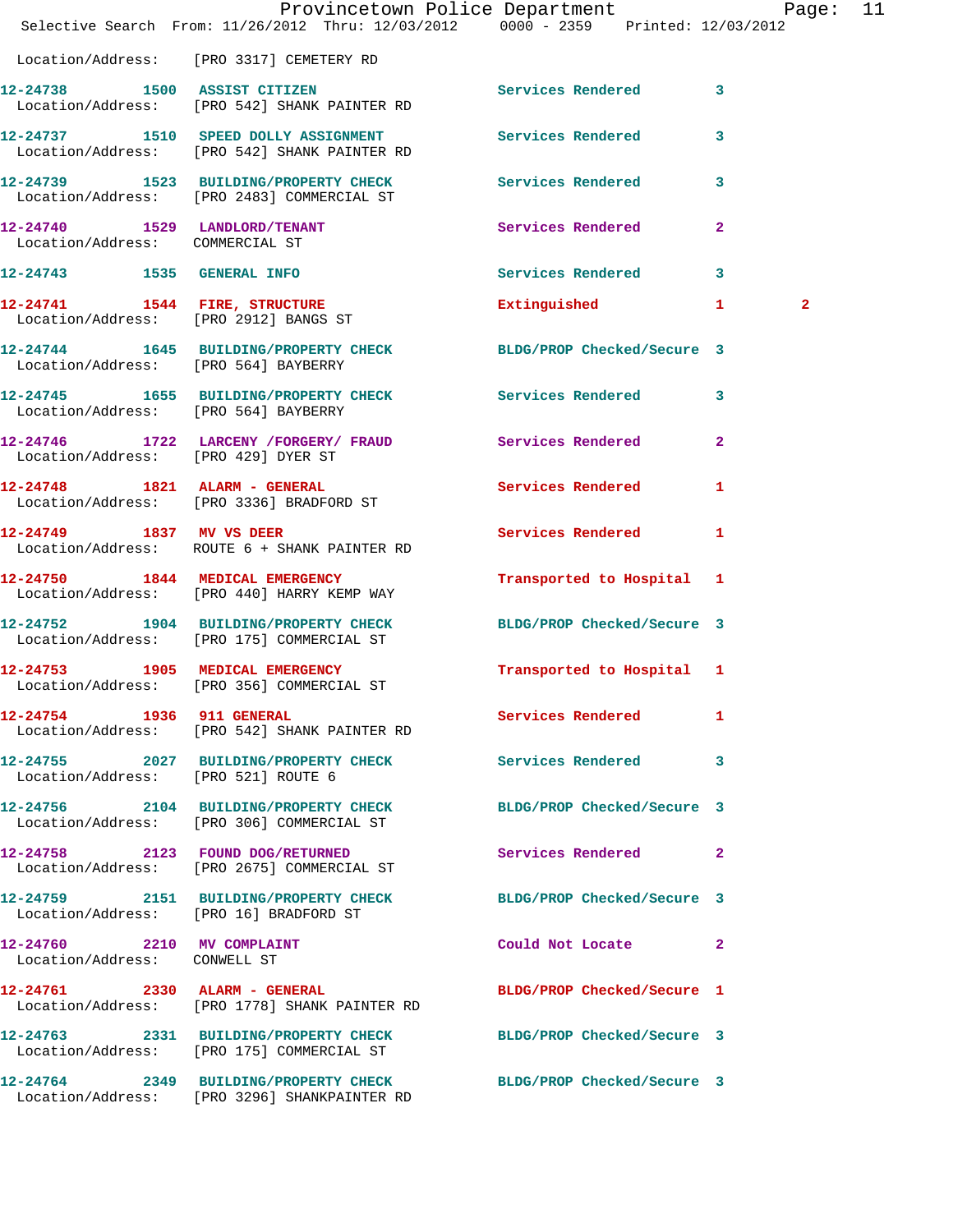|                                      | Provincetown Police Department The Rage: 12<br>Selective Search From: 11/26/2012 Thru: 12/03/2012  0000 - 2359  Printed: 12/03/2012 |                          |                         |  |
|--------------------------------------|-------------------------------------------------------------------------------------------------------------------------------------|--------------------------|-------------------------|--|
| For Date: $12/01/2012$ - Saturday    |                                                                                                                                     |                          |                         |  |
|                                      | 12-24766 0024 BUILDING/PROPERTY CHECK Services Rendered 3<br>Location/Address: [PRO 444] HIGH POLE                                  |                          |                         |  |
|                                      | 12-24767 0024 MV COMPLAINT<br>Location/Address: [PRO 1671] MASONIC PL                                                               | Services Rendered 2      |                         |  |
|                                      | 12-24768 0044 PARK, WALK & TALK 3 Services Rendered 2<br>Location/Address: [PRO 165] COMMERCIAL ST                                  |                          |                         |  |
|                                      | 12-24769 0058 MV OBSERVANCE / ASSIGNMENT Services Rendered 3<br>Location/Address: [PRO 37] BRADFORD ST                              |                          |                         |  |
|                                      | 12-24770 0117 LOBBY TRAFFIC<br>Location/Address: [PRO 542] SHANK PAINTER RD                                                         | Services Rendered 2      | 8                       |  |
|                                      | 12-24771 0213 BUILDING/PROPERTY CHECK Services Rendered 3<br>Location/Address: [PRO 2483] COMMERCIAL ST                             |                          |                         |  |
|                                      | 12-24772 0555 BUILDING/PROPERTY CHECK BLDG/PROP Checked/Secure 3<br>Location/Address: [PRO 105] COMMERCIAL ST                       |                          |                         |  |
|                                      | 12-24773 0555 BUILDING/PROPERTY CHECK Services Rendered 3<br>Location/Address: [PRO 391] COMMERCIAL ST                              |                          |                         |  |
|                                      | 12-24774 0610 MV OBSERVANCE / ASSIGNMENT Services Rendered 3<br>Location/Address: [PRO 530] SHANKPAINTER RD                         |                          |                         |  |
|                                      | 12-24775 0630 ALARM - GENERAL<br>Location/Address: [PRO 440] HARRY KEMP WAY                                                         | Services Rendered 1      |                         |  |
|                                      | 12-24776 0739 BUILDING/PROPERTY CHECK BLDG/PROP Checked/Secure 3<br>Location/Address: [PRO 2977] COMMERCIAL ST                      |                          |                         |  |
|                                      | 12-24777 0810 BUILDING/PROPERTY CHECK BLDG/PROP Checked/Secure 3<br>Location/Address: [PRO 2490] PROVINCELANDS RD                   |                          |                         |  |
|                                      | 12-24778 0819 BUILDING/PROPERTY CHECK BLDG/PROP Checked/Secure 3<br>Location/Address: [PRO 519] RACE POINT RD                       |                          |                         |  |
| Location/Address: [PRO 3440] ROUTE 6 | 12-24779 0827 MV OBSERVANCE / ASSIGNMENT Services Rendered 3                                                                        |                          |                         |  |
|                                      | 12-24780 0827 BUILDING/PROPERTY CHECK BLDG/PROP Checked/Secure 3<br>Location/Address: [PRO 2500] COMMERCIAL ST                      |                          |                         |  |
| 12-24781 0837 MV STOP                | Location/Address: [PRO 2521] ROUTE 6                                                                                                | VERBAL WARNING 3         |                         |  |
|                                      | 12-24782 0838 LOST BLACK WALLET<br>Location/Address: [PRO 542] SHANK PAINTER RD                                                     | Services Rendered        | $\overline{\mathbf{3}}$ |  |
| 12-24783 0849 MV VANDALISM           | Location/Address: [PRO 1387] JEROME SMITH RD                                                                                        | Services Rendered        | $\mathbf{2}$            |  |
|                                      | 12-24784 0922 PARK, WALK & TALK<br>Location/Address: [PRO 3296] SHANKPAINTER RD                                                     | Services Rendered        | $\mathbf{2}$            |  |
| 12-24785 0929 FOLLOW UP              | Location/Address: [PRO 429] DYER ST                                                                                                 | Services Rendered        | $\mathbf{2}$            |  |
| Location/Address: [PRO 564] BAYBERRY | 12-24786 0957 BUILDING/PROPERTY CHECK BLDG/PROP Checked/Secure 3                                                                    |                          |                         |  |
|                                      | 12-24787 1014 PARK, WALK & TALK<br>Location/Address: [PRO 537] SHANK PAINTER RD                                                     | <b>Services Rendered</b> | $\mathbf{2}$            |  |
|                                      | 12-24788 1033 LOST YELLOW WALLET<br>Location/Address: [PRO 542] SHANK PAINTER RD                                                    | Services Rendered 3      |                         |  |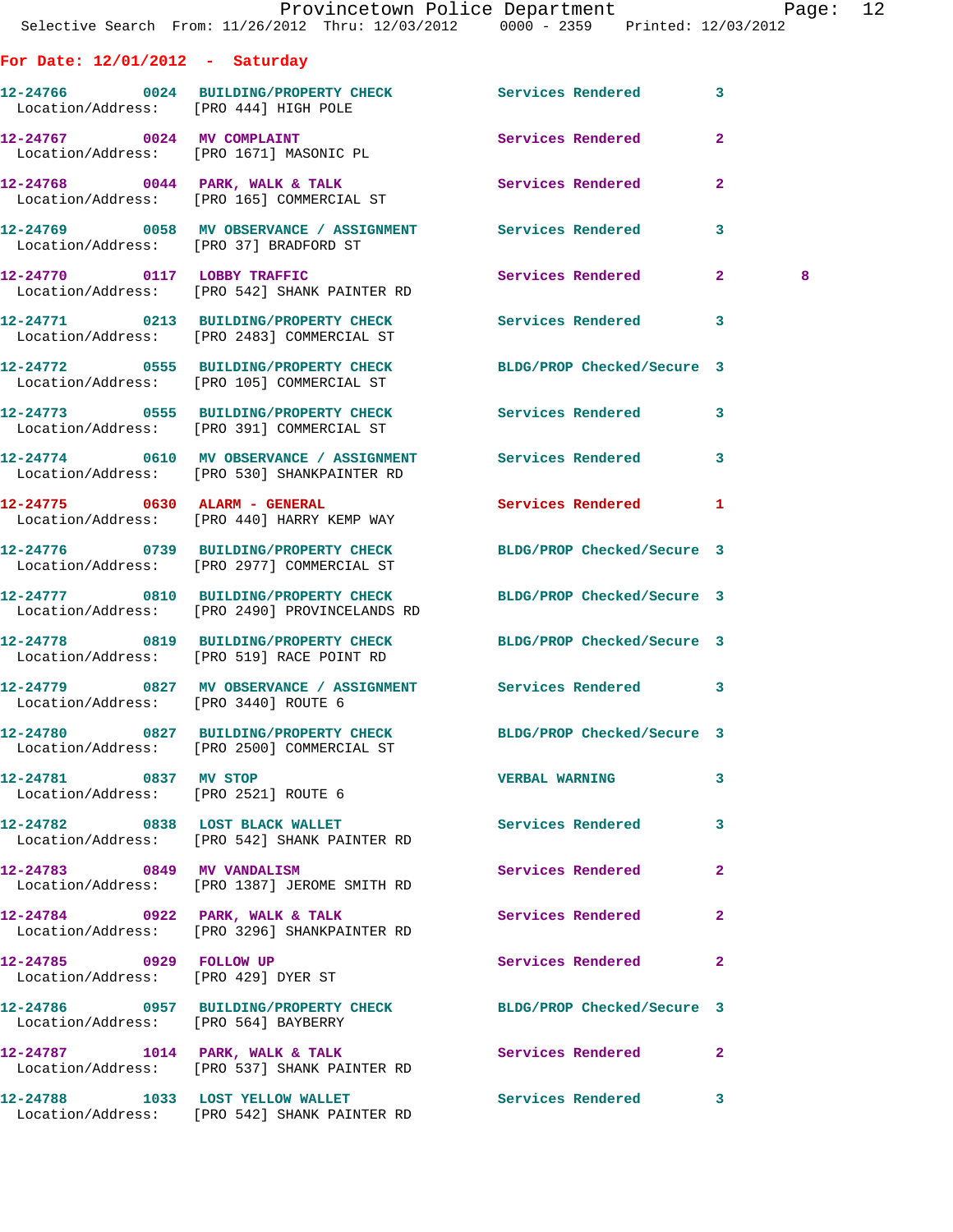|                                    | Provincetown Police Department Page: 13<br>Selective Search From: 11/26/2012 Thru: 12/03/2012 0000 - 2359 Printed: 12/03/2012 |                            |              |   |  |
|------------------------------------|-------------------------------------------------------------------------------------------------------------------------------|----------------------------|--------------|---|--|
|                                    | 12-24789 1035 BUILDING/PROPERTY CHECK BLDG/PROP Checked/Secure 3<br>Location/Address: [PRO 3287] ROUTE 6                      |                            |              |   |  |
|                                    | 12-24790 1039 BUILDING/PROPERTY CHECK BLDG/PROP Checked/Secure 3<br>Location/Address: [PRO 2543] MACMILLAN                    |                            |              |   |  |
|                                    | 12-24791 1048 MV OBSERVANCE / ASSIGNMENT Services Rendered 3<br>Location/Address: STANDISH ST + BRADFORD ST                   |                            |              |   |  |
|                                    | 12-24792 1056 MV STOP<br>Location/Address: BRADFORD ST + RYDER ST                                                             | <b>VERBAL WARNING</b>      | $\mathbf{3}$ |   |  |
|                                    | 12-24793 1102 ANIMAL CALL<br>Location/Address: [PRO 1234] ALDEN ST                                                            | Services Rendered          | $\mathbf{2}$ |   |  |
|                                    | 12-24794 1114 CASAS PARADE<br>Location/Address: [PRO 1638] COMMERCIAL ST                                                      | Services Rendered 2        |              |   |  |
|                                    | 12-24795 1139 MV STOP<br>Location/Address: [PRO 2513] ROUTE 6                                                                 | VERBAL WARNING 3           |              |   |  |
|                                    | 12-24796 1152 BUILDING/PROPERTY CHECK BLDG/PROP Checked/Secure 3<br>Location/Address: [PRO 3317] CEMETERY RD                  |                            |              |   |  |
|                                    | 12-24797 1152 BUILDING/PROPERTY CHECK BLDG/PROP Checked/Secure 3<br>Location/Address: [PRO 3318] CEMETERY RD                  |                            |              |   |  |
|                                    | 12-24798 1201 BUILDING/PROPERTY CHECK BLDG/PROP Checked/Secure 3<br>Location/Address: [PRO 16] BRADFORD ST                    |                            |              |   |  |
|                                    | 12-24799 1202 PARK, WALK & TALK<br>Location/Address: [PRO 3296] SHANK PAINTER RD                                              | Services Rendered 2        |              |   |  |
|                                    | 12-24800 1219 MEDICAL EMERGENCY/DOT<br>Location/Address: [PRO 440] HARRY KEMP WAY                                             | Transported to Hospital 1  |              |   |  |
|                                    | 12-24801 1231 MV OBSERVANCE / ASSIGNMENT Services Rendered 3<br>Location/Address: RYDER ST + BRADFORD ST                      |                            |              |   |  |
| 12-24802 1235 MV STOP              | Location/Address: BRADFORD ST + ALDEN ST                                                                                      | <b>VERBAL WARNING</b>      | $\mathbf{3}$ |   |  |
|                                    | 12-24803 1253 BUILDING/PROPERTY CHECK<br>Location/Address: [PRO 1989] COMMERCIAL ST                                           | BLDG/PROP Checked/Secure 3 |              |   |  |
|                                    | 12-24804 1309 PET PANTRY DONATION<br>Location/Address: [PRO 3007] HARRY KEMP WAY                                              | Services Rendered          | $\mathbf{2}$ |   |  |
|                                    | 12-24805 1320 PET PANTRY DONATION<br>Location/Address: [PRO 27] BRADFORD ST                                                   | Services Rendered 2        |              | 1 |  |
|                                    | 12-24806 1324 MEDICAL EMERGENCY/DOT<br>Location/Address: [PRO 440] HARRY KEMP WAY                                             | Transported to Hospital 1  |              |   |  |
| Location/Address: [PRO 2] ALDEN ST | 12-24807 1325 BUILDING/PROPERTY CHECK BLDG/PROP Checked/Secure 3                                                              |                            |              |   |  |
| 12-24808 1356 MV STOP              | Location/Address: BRADFORD ST + HIGH POLE HILL                                                                                | <b>VERBAL WARNING</b>      | 3            |   |  |
|                                    | 12-24809 1410 MV STOP<br>Location/Address: [PRO 2513] ROUTE 6                                                                 | <b>VERBAL WARNING</b>      | 3            |   |  |
|                                    | 12-24810 1411 BUILDING/PROPERTY CHECK BLDG/PROP Checked/Secure 3<br>Location/Address: [PRO 2543] MACMILLAN                    |                            |              |   |  |
|                                    | 12-24811 1545 MV OBSERVANCE / ASSIGNMENT Services Rendered 3<br>Location/Address: [PRO 391] COMMERCIAL ST                     |                            |              |   |  |

**12-24812 1548 BUILDING/PROPERTY CHECK No Action Required 3** 

Location/Address: [PRO 1645] HARRY KEMP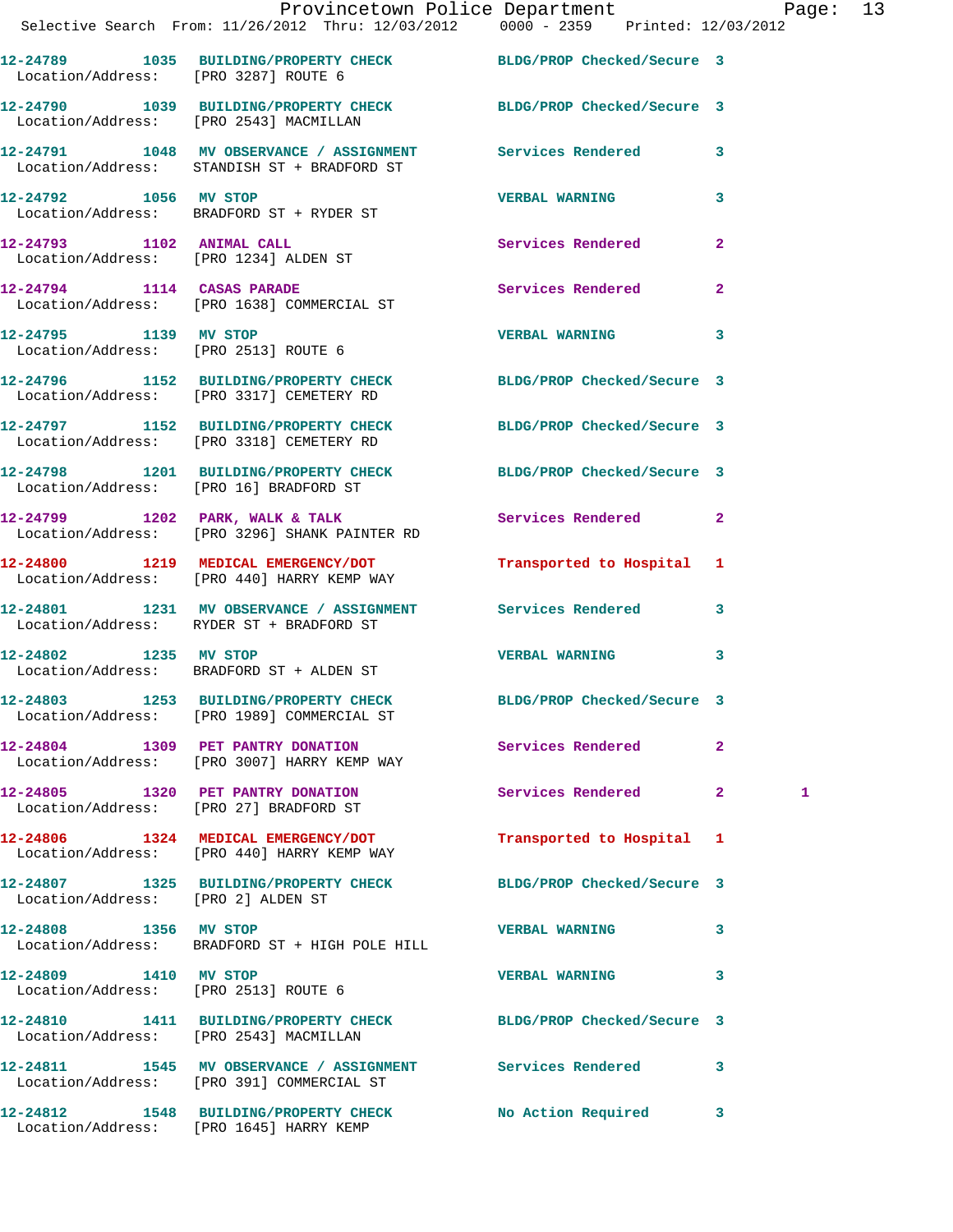|                                                               | 12-24813 1550 MV OBSERVANCE / ASSIGNMENT Services Rendered<br>Location/Address: [PRO 1645] HARRY KEMP      |                            | 3 |              |
|---------------------------------------------------------------|------------------------------------------------------------------------------------------------------------|----------------------------|---|--------------|
|                                                               | 12-24814 1611 ASSIST AGENCY / MUTUAL AID Services Rendered<br>Location/Address: [PRO 542] SHANK PAINTER RD |                            | 3 | $\mathbf{1}$ |
| Location/Address: [PRO 564] BAYBERRY                          | 12-24815   1634 BUILDING/PROPERTY CHECK                                                                    | Services Rendered          | 3 |              |
|                                                               | 12-24816 1730 BUILDING/PROPERTY CHECK<br>Location/Address: [PRO 530] SHANKPAINTER RD                       | BLDG/PROP Checked/Secure 3 |   |              |
|                                                               | 12-24817 1743 BUILDING/PROPERTY CHECK Services Rendered<br>Location/Address: [PRO 2483] COMMERCIAL ST      |                            | 3 |              |
|                                                               | 12-24818 1749 MEDICAL EMERGENCY<br>Location/Address: [PRO 542] SHANK PAINTER RD                            | Services Rendered          | 1 |              |
| Location/Address: [PRO 2513] ROUTE 6                          | 12-24819 1806 MV OBSERVANCE / ASSIGNMENT Services Rendered                                                 |                            | 3 |              |
| 12-24820 1811 MV STOP<br>Location/Address: ROUTE 6 + SNAIL RD |                                                                                                            | <b>VERBAL WARNING</b>      | 3 |              |
|                                                               | 12-24821 1814 BUILDING/PROPERTY CHECK<br>Location/Address: [PRO 391] COMMERCIAL ST                         | Services Rendered          | 3 |              |
|                                                               | 12-24822 1926 BUILDING/PROPERTY CHECK Services Rendered<br>Location/Address: [PRO 3259] MACMILLAN          |                            | 3 |              |
| Location/Address: STANDISH ST                                 | 12-24823 1938 PARKING COMPLAINT / GENERAL Services Rendered                                                |                            | 3 |              |
|                                                               | 12-24825 2017 DOMESTIC DISTURBANCE/ASSAULT Services Rendered<br>Location/Address: [PRO 182] COMMERCIAL ST  |                            | 1 |              |
|                                                               | 12-24826 2041 PARKING COMPLAINT / GENERAL Services Rendered<br>Location/Address: [PRO 667] COMMERCIAL ST   |                            | 3 |              |
| Location/Address: [PRO 444] HIGH POLE                         | 12-24827 2103 BUILDING/PROPERTY CHECK BLDG/PROP Checked/Secure 3                                           |                            |   |              |
| Location/Address: [PRO 2513] ROUTE 6                          | 12-24828 2130 MV OBSERVANCE / ASSIGNMENT Services Rendered                                                 |                            | 3 |              |
|                                                               | 12-24829 2203 BUILDING/PROPERTY CHECK Services Rendered<br>Location/Address: [PRO 521] ROUTE 6             |                            | 3 |              |

## **For Date: 12/02/2012 - Sunday**

| 12-24833 0000 LOBBY TRAFFIC            | Location/Address: [PRO 542] SHANK PAINTER RD | No Action Required 2       | 6 |
|----------------------------------------|----------------------------------------------|----------------------------|---|
|                                        | Location/Address: [PRO 2483] COMMERCIAL ST   | BLDG/PROP Checked/Secure 3 |   |
| Location/Address: [PRO 2543] MACMILLAN |                                              | BLDG/PROP Checked/Secure 3 |   |
| Location/Address: [PRO 2] ALDEN ST     |                                              | BLDG/PROP Checked/Secure 3 |   |
| Location/Address: [PRO 444] HIGH POLE  |                                              | BLDG/PROP Checked/Secure 3 |   |
|                                        | Location/Address: [PRO 99] COMMERCIAL ST     | BLDG/PROP Checked/Secure 3 |   |
| 0459<br>12-24837                       | BUILDING/PROPERTY CHECK                      | BLDG/PROP Checked/Secure 3 |   |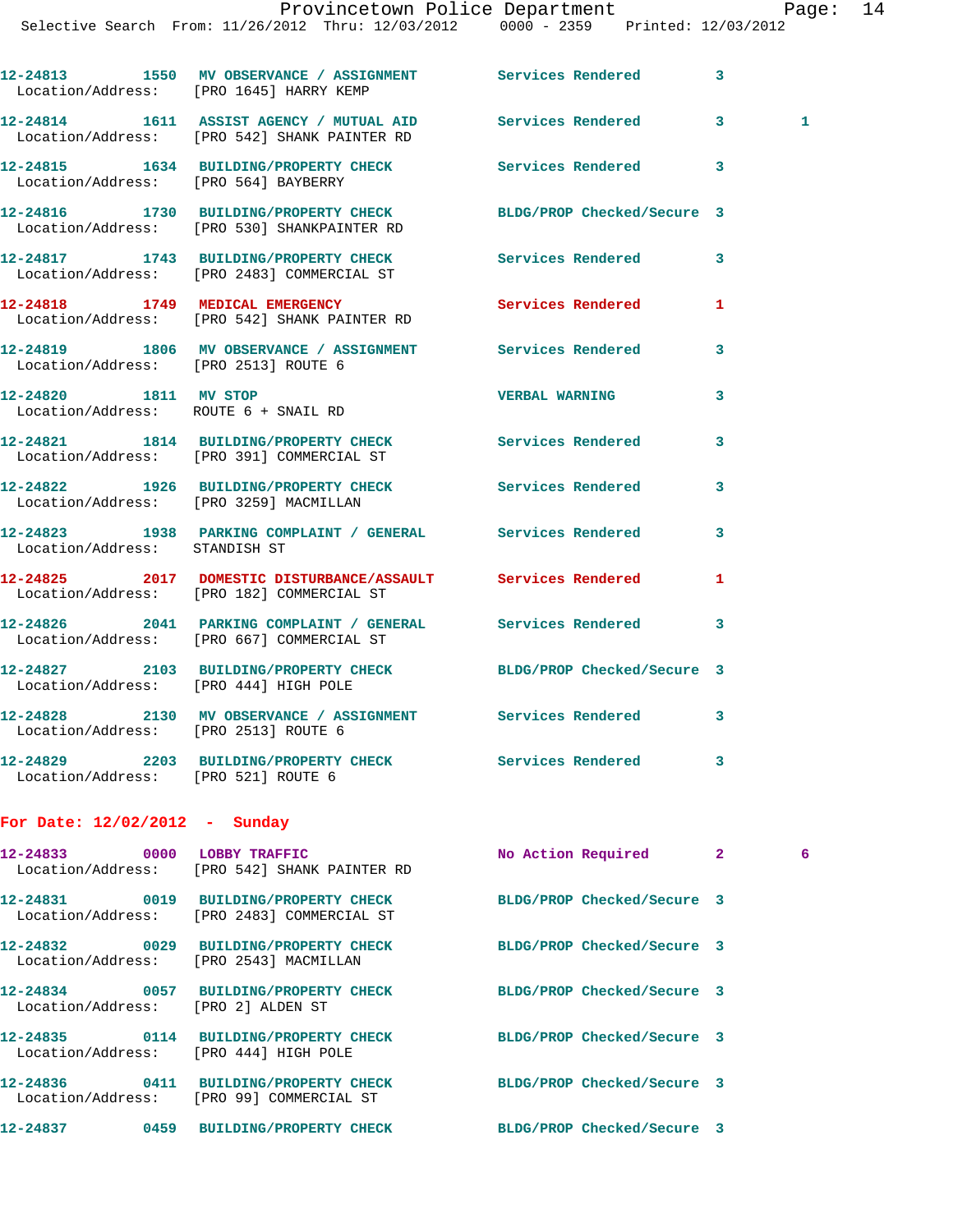|                                                        | Provincetown Police Department Page: 15<br>Selective Search From: 11/26/2012 Thru: 12/03/2012 0000 - 2359 Printed: 12/03/2012 |                           |   |  |
|--------------------------------------------------------|-------------------------------------------------------------------------------------------------------------------------------|---------------------------|---|--|
| Location/Address: [PRO 526] RYDER ST                   |                                                                                                                               |                           |   |  |
|                                                        | 12-24838 0609 MV OBSERVANCE / ASSIGNMENT Services Rendered 3<br>Location/Address: [PRO 530] SHANKPAINTER RD                   |                           |   |  |
|                                                        | 12-24839 0742 BUILDING/PROPERTY CHECK BLDG/PROP Checked/Secure 3<br>Location/Address: [PRO 3259] MACMILLAN                    |                           |   |  |
|                                                        | 12-24840 0827 BUILDING/PROPERTY CHECK BLDG/PROP Checked/Secure 3<br>Location/Address: [PRO 2543] MACMILLAN                    |                           |   |  |
|                                                        | 12-24841 0833 MV STOP<br>Location/Address: WINSLOW ST + MAYFLOWER AVE                                                         | <b>VERBAL WARNING</b>     | 3 |  |
| 12-24842 0848 MV STOP<br>Location/Address: BRADFORD ST |                                                                                                                               | No Action Required 3      |   |  |
|                                                        | 12-24843 0901 BUILDING/PROPERTY CHECK BLDG/PROP Checked/Secure 3<br>Location/Address: [PRO 175] COMMERCIAL ST                 |                           |   |  |
| Location/Address: [PRO 2521] ROUTE 6                   | 12-24844 0902 MV OBSERVANCE / ASSIGNMENT Services Rendered 3                                                                  |                           |   |  |
| 12-24845 0906 MV STOP                                  | Location/Address: [PRO 2513] ROUTE 6                                                                                          | <b>VERBAL WARNING</b>     | 3 |  |
|                                                        | Location/Address: RACE POINT RD + NELSON AVE                                                                                  |                           | 3 |  |
|                                                        | 12-24847 0950 PARK, WALK & TALK<br>Location/Address: [PRO 447] JEROME SMITH RD                                                | Services Rendered 2       |   |  |
|                                                        | 12-24848 0959 BUILDING/PROPERTY CHECK BLDG/PROP Checked/Secure 3<br>Location/Address: [PRO 519] RACE POINT RD                 |                           |   |  |
|                                                        | 12-24849 1014 ASSIST CITIZEN Services Rendered 3<br>Location/Address: [PRO 3743] COMMERCIAL ST                                |                           |   |  |
| Location/Address: HOWLAND ST                           | 12-24850 1018 MV OBSERVANCE / ASSIGNMENT No Action Required 3                                                                 |                           |   |  |
| 12-24852 1037 MV STOP                                  | Location/Address: [PRO 1886] BRADFORD ST                                                                                      | <b>VERBAL WARNING</b>     | 3 |  |
| Location/Address: RYDER ST                             | 12-24853 1105 PARK, WALK & TALK 1999 No Action Required 2                                                                     |                           |   |  |
|                                                        | 12-24854 1119 BUILDING/PROPERTY CHECK BLDG/PROP Checked/Secure 3<br>Location/Address: [PRO 2490] PROVINCELANDS RD             |                           |   |  |
|                                                        | 12-24855 1221 MV OBSERVANCE / ASSIGNMENT Services Rendered 3<br>Location/Address: SHANK PAINTER RD + BRADFORD ST              |                           |   |  |
| 12-24856 1222 MV STOP                                  | Location/Address: BRADFORD ST + WINTHROP ST                                                                                   | Citation/Warning Issued 3 |   |  |
| Location/Address: [PRO 564] BAYBERRY                   | 12-24857 1227 BUILDING/PROPERTY CHECK BLDG/PROP Checked/Secure 3                                                              |                           |   |  |
|                                                        | 12-24858 1253 ASSIST CITIZEN<br>Location/Address: [PRO 526] RYDER ST EXT                                                      | Services Rendered 3       |   |  |
| 12-24859 1305 MV STOP                                  | Location/Address: [PRO 2519] ROUTE 6                                                                                          | <b>VERBAL WARNING</b>     | 3 |  |
| Location/Address: RYDER ST                             | 12-24860 1306 MV OBSERVANCE / ASSIGNMENT Citation/Warning Issued 3                                                            |                           |   |  |
| 12-24861 1318 MV STOP                                  | Location/Address: BRADFORD ST + STANDISH AVE                                                                                  | <b>VERBAL WARNING</b>     | 3 |  |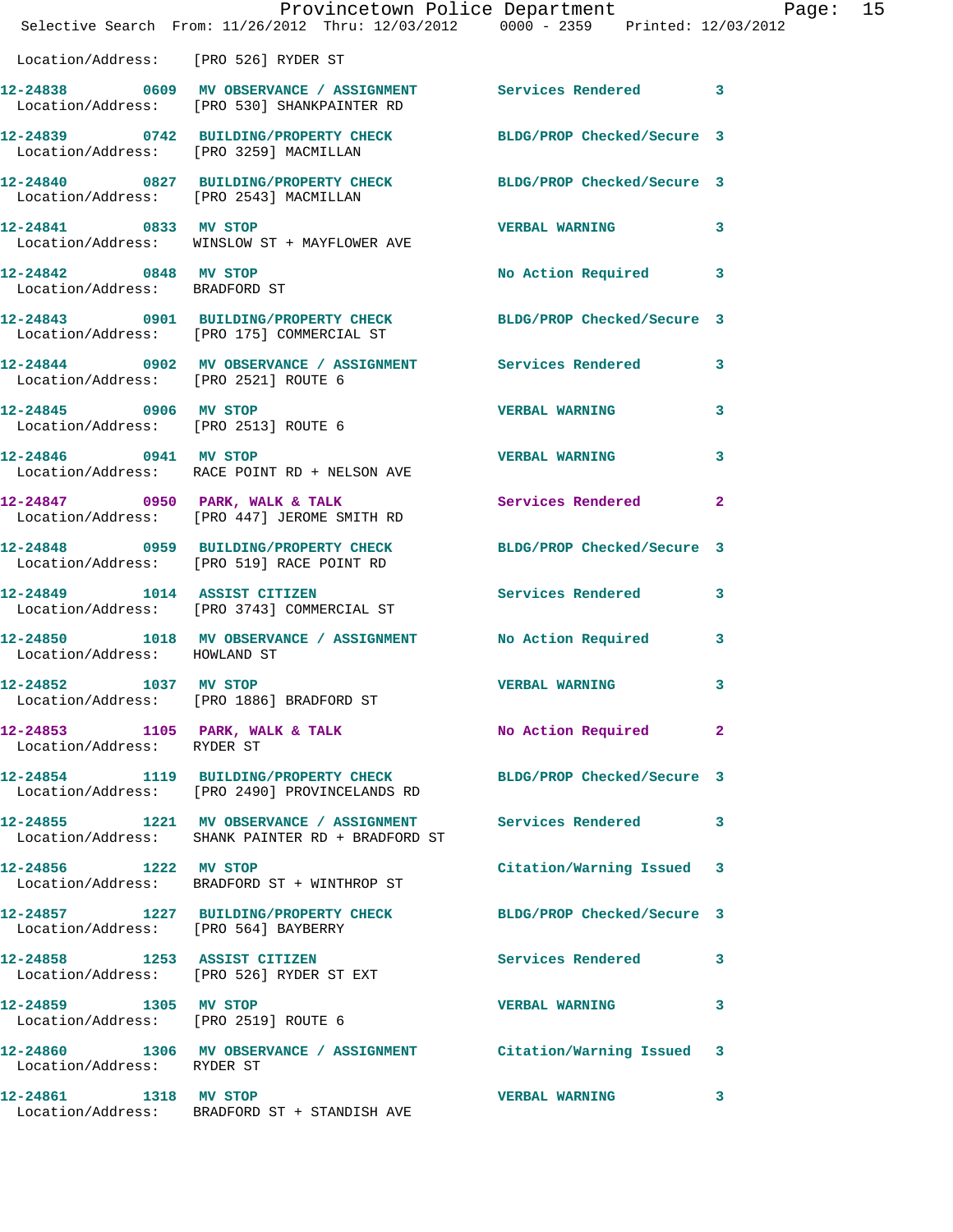|                           | Provincetown Police Department Page: 16<br>Selective Search From: $11/26/2012$ Thru: $12/03/2012$ 0000 - 2359 Printed: $12/03/2012$ |                            |                |
|---------------------------|-------------------------------------------------------------------------------------------------------------------------------------|----------------------------|----------------|
|                           | 12-24862 1324 SMELL OF SMOKE Services Rendered 1<br>Location/Address: [PRO 37] BRADFORD ST                                          |                            |                |
|                           | 12-24863 1336 MV COMPLAINT<br>Location/Address: [PRO 75] CAPTAIN BERTIE RD                                                          | Services Rendered          | $\overline{2}$ |
|                           | 12-24865 1353 FOUND WAN TABLET<br>Location/Address: [PRO 542] SHANK PAINTER RD                                                      | No Action Required 3       |                |
|                           | 12-24864 1356 BUILDING/PROPERTY CHECK BLDG/PROP Checked/Secure 3<br>Location/Address: [PRO 16] BRADFORD ST                          |                            |                |
|                           | 12-24866 1400 BUILDING/PROPERTY CHECK BLDG/PROP Checked/Secure 3<br>Location/Address: [PRO 519] RACE POINT RD                       |                            |                |
|                           | 12-24867 1417 MV STOP<br>Location/Address: [PRO 43] BRADFORD ST                                                                     | <b>VERBAL WARNING</b>      | 3              |
|                           | 12-24868 1426 FOLLOW UP<br>Location/Address: [PRO 2763] CONANT ST                                                                   | Services Rendered 2        |                |
|                           | 12-24869 1428 911 MISDIAL<br>Location/Address: [PRO 515] RACE POINT RD                                                              | False Alarm                | 1              |
|                           | $12-24870$ $1440$ $\lambda$ LARM - GENERAL<br>Location/Address: [PRO 1323] COMMERCIAL ST                                            | False Alarm 1              |                |
|                           | 12-24871 1529 BUILDING/PROPERTY CHECK BLDG/PROP Checked/Secure 3<br>Location/Address: [PRO 530] SHANKPAINTER RD                     |                            |                |
| Location/Address: ROUTE 6 | 12-24872 1540 MV OBSERVANCE / ASSIGNMENT Services Rendered 3                                                                        |                            |                |
|                           | 12-24873 1557 FOUND CAMERA<br>Location/Address: [PRO 1639] COMMERCIAL ST                                                            | Services Rendered          | 3              |
| 12-24874 1601 MV STOP     | Location/Address: SNAIL RD + ROUTE 6                                                                                                | <b>VERBAL WARNING</b>      | 3              |
|                           | 12-24875 1648 MV STOP<br>Location/Address: HOWLAND ST + HARRY KEMP WAY                                                              | <b>VERBAL WARNING</b>      | 3              |
|                           | 12-24876 1750 BUILDING/PROPERTY CHECK<br>Location/Address: [PRO 526] RYDER ST                                                       | BLDG/PROP Checked/Secure 3 |                |
|                           | 12-24877 1801 BUILDING/PROPERTY CHECK BLDG/PROP Checked/Secure 3<br>Location/Address: [PRO 519] RACE POINT RD                       |                            |                |
| 12-24878 1905 HARASSMENT  | Location/Address: GEORGES PATH                                                                                                      | Services Rendered          | $\overline{2}$ |
|                           | 12-24879 2028 BUILDING/PROPERTY CHECK<br>Location/Address: [PRO 2206] COMMERCIAL ST                                                 | BLDG/PROP Checked/Secure 3 |                |
|                           | 12-24880 2156 BUILDING/PROPERTY CHECK BLDG/PROP Checked/Secure 3<br>Location/Address: [PRO 3287] ROUTE 6                            |                            |                |
|                           | 12-24881 2210 BUILDING/PROPERTY CHECK<br>Location/Address: [PRO 564] BAYBERRY                                                       | BLDG/PROP Checked/Secure 3 |                |
|                           | 12-24882 2313 BUILDING/PROPERTY CHECK<br>Location/Address: [PRO 175] COMMERCIAL ST                                                  | BLDG/PROP Checked/Secure 3 |                |
|                           | 12-24883 2331 BUILDING/PROPERTY CHECK<br>Location/Address: [PRO 530] SHANKPAINTER RD                                                | BLDG/PROP Checked/Secure 3 |                |
|                           | 12-24884 2332 BUILDING/PROPERTY CHECK BLDG/PROP Checked/Secure 3<br>Location/Address: [PRO 571] ALDEN ST                            |                            |                |
|                           |                                                                                                                                     |                            |                |

Location/Address: RYDER ST + BRADFORD ST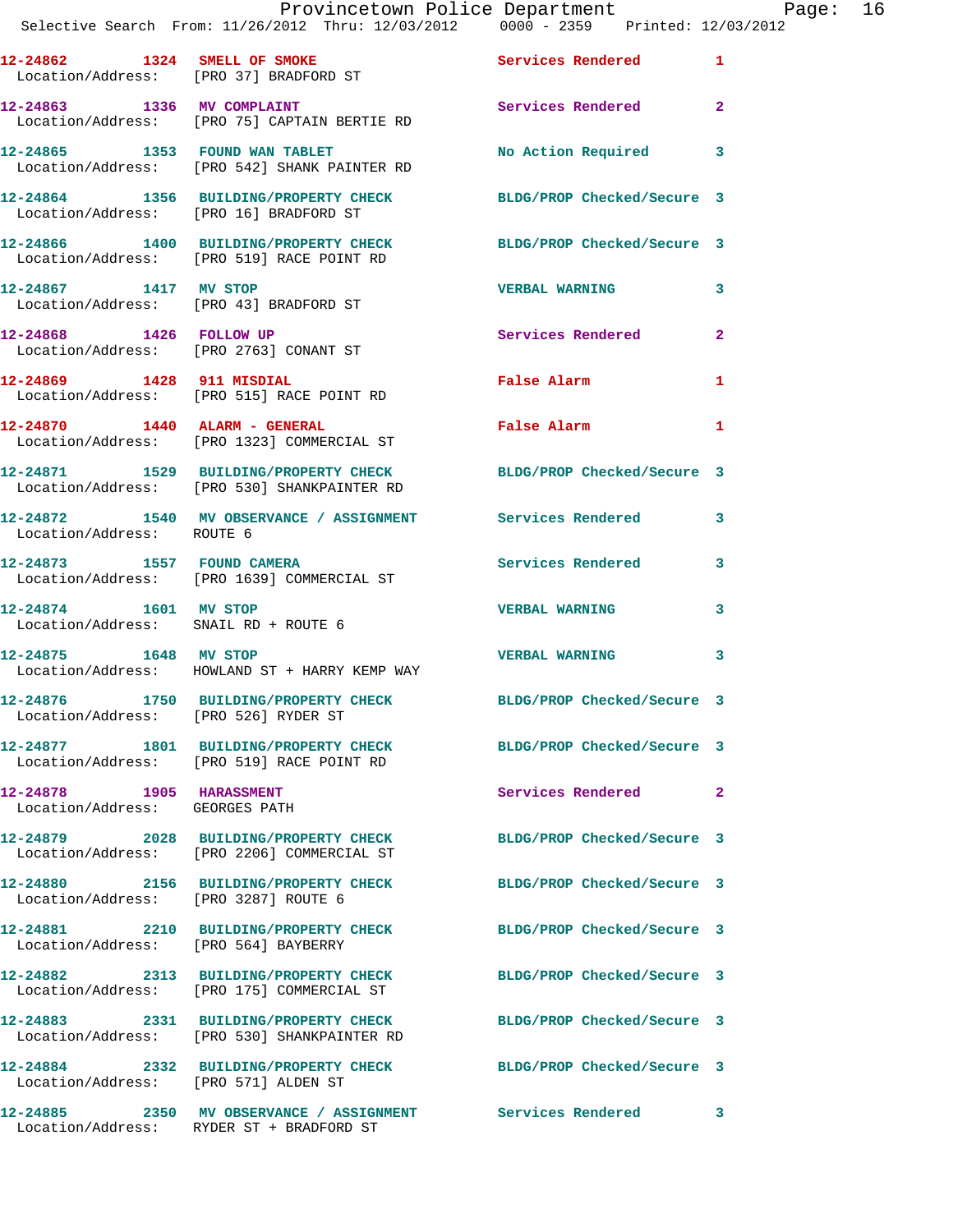**12-24886 2354 PUBLIC URINATION VERBAL WARNING 2**  Location/Address: [PRO 43] BRADFORD ST **For Date: 12/03/2012 - Monday**

**12-24887 0000 MV OBSERVANCE / ASSIGNMENT Services Rendered 3**  Location/Address: [PRO 2577] BRADFORD ST **12-24888** 0004 BAR CHECK LICENSING/NO ACTION 2 Location/Address: [PRO 80] CARVER ST **12-24889** 0026 BAR CHECK **Services Rendered** 2 Location/Address: [PRO 484] MASONIC PL **12-24890 0034 MV OBSERVANCE / ASSIGNMENT Services Rendered 3**  Location/Address: BRADFORD ST + STANDISH ST **12-24891 0053 BUILDING/PROPERTY CHECK BLDG/PROP Checked/Secure 3**  Location/Address: [PRO 182] COMMERCIAL ST **12-24892 0118 BUILDING/PROPERTY CHECK BLDG/PROP Checked/Secure 3**  Location/Address: [PRO 3259] MACMILLAN **12-24893 0139 MV OBSERVANCE / ASSIGNMENT Services Rendered 3**  Location/Address: [PRO 2577] BRADFORD ST **12-24894 0215 LOBBY TRAFFIC Services Rendered 2 1**  Location/Address: [PRO 542] SHANK PAINTER RD **12-24895 0259 BUILDING/PROPERTY CHECK BLDG/PROP Checked/Secure 3**  Location/Address: [PRO 519] RACE POINT RD **12-24896 0331 BUILDING/PROPERTY CHECK BLDG/PROP Checked/Secure 3**  Location/Address: [PRO 3030] TIN PAN ALLEY RD **12-24897 0342 DISTURBANCE SPOKEN TO 1**  Location/Address: CONWELL ST **12-24898 0350 BUILDING/PROPERTY CHECK BLDG/PROP Checked/Secure 3**  Location/Address: [PRO 444] HIGH POLE **12-24899 0453 BUILDING/PROPERTY CHECK BLDG/PROP Checked/Secure 3**  Location/Address: [PRO 440] HARRY KEMP WAY **12-24900 0501 BUILDING/PROPERTY CHECK BLDG/PROP Checked/Secure 3**  Location/Address: [PRO 545] SHANKPAINTER RD **12-24901 0507 BUILDING/PROPERTY CHECK BLDG/PROP Checked/Secure 3**  Location/Address: [PRO 526] RYDER ST 12-24902 0519 PARK, WALK & TALK **Services Rendered** 2 Location/Address: [PRO 539] SHANKPAINTER RD **12-24903 0538 MV OBSERVANCE / ASSIGNMENT Services Rendered 3**  Location/Address: [PRO 521] ROUTE 6 **12-24904 0600 MV OBSERVANCE / ASSIGNMENT Services Rendered 3**  Location/Address: HIGH POLE HL + BRADFORD ST **12-24905 0624 SPEED DOLLY ASSIGNMENT Services Rendered 3**  Location/Address: GOSNOLD ST + BRADFORD ST **12-24908 0758 BUILDING/PROPERTY CHECK BLDG/PROP Checked/Secure 3**  Location/Address: [PRO 564] BAYBERRY **12-24909 0810 MV COMPLAINT Services Rendered 2**  Location/Address: JOHNSON ST

**12-24910 0825 MV OBSERVANCE / ASSIGNMENT No Action Required 3**